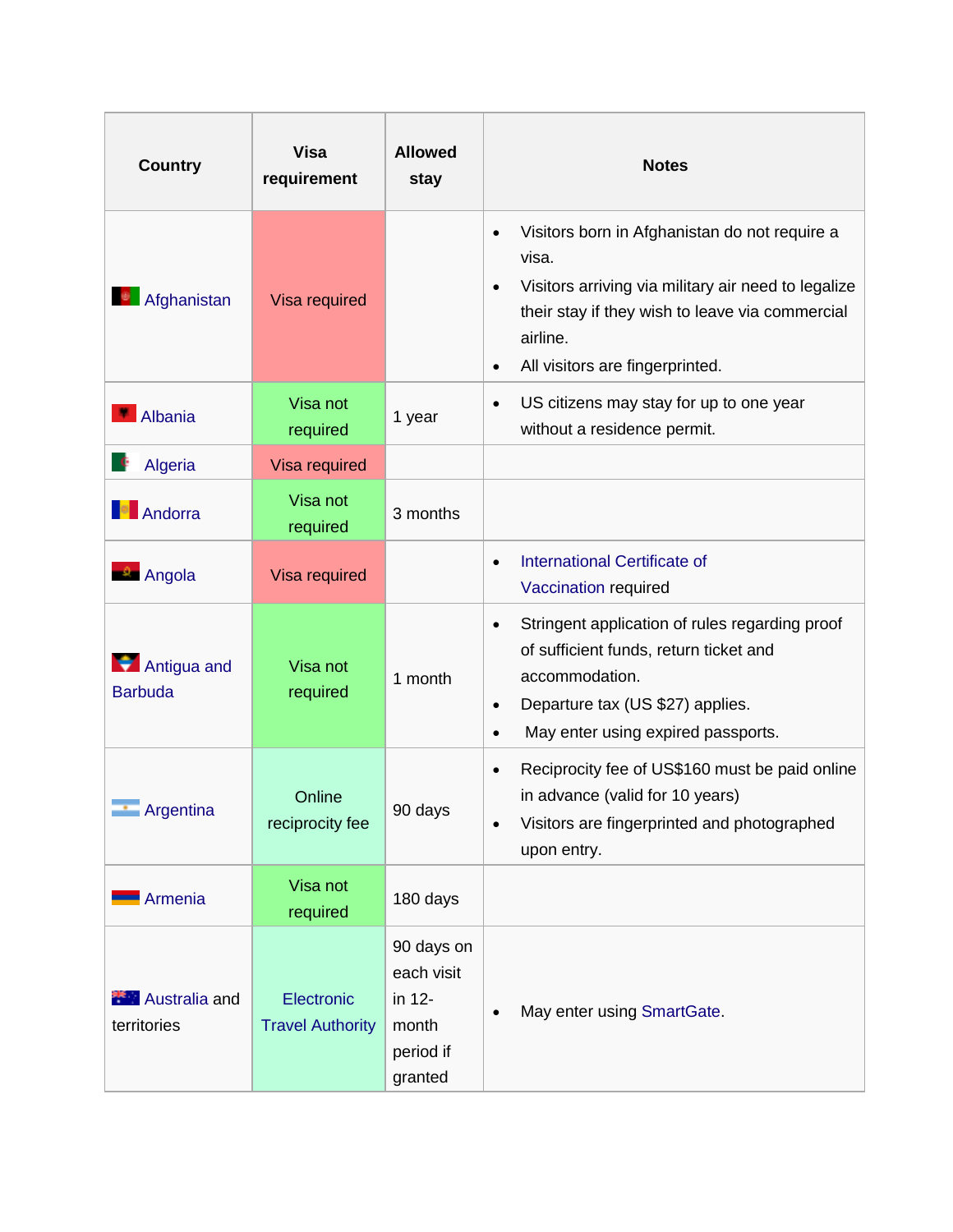| <b>Country</b>    | <b>Visa</b><br>requirement | <b>Allowed</b><br>stay                                   | <b>Notes</b>                                                                                                                                                                                                                                                                                                 |
|-------------------|----------------------------|----------------------------------------------------------|--------------------------------------------------------------------------------------------------------------------------------------------------------------------------------------------------------------------------------------------------------------------------------------------------------------|
| Austria           | Visa not<br>required       | 90 days<br>within 180<br>days in the<br>Schengen<br>area |                                                                                                                                                                                                                                                                                                              |
| <b>Azerbaijan</b> | Visa required              |                                                          | Registration upon arrival mandatory.<br>$\bullet$<br>Applicants of Armenian ancestry or with<br>$\bullet$<br>Armenian visas in their passport may not<br>obtain a visa.<br>Can obtain a 30 days visa on arrival only if<br>$\bullet$<br>arriving on a direct flight of Azerbaijan<br>Airlines from New York. |
| <b>Bahamas</b>    | Visa not<br>required.      | 8 months                                                 |                                                                                                                                                                                                                                                                                                              |
| <b>Bahrain</b>    | Visa on arrival            | 14 days                                                  | Visa also obtainable online<br>$\bullet$                                                                                                                                                                                                                                                                     |
| <b>Bangladesh</b> | Visa on arrival            | 30 days                                                  | Available at Shahjalal International<br>$\bullet$<br>Airport, Shah Amanat International<br>Airport and Osmani International Airport.<br>Rules are not publicized.<br>$\bullet$<br>Visa is not required by Bangladeshi<br>Americans.<br>Departure tax applies.                                                |
| Barbados          | Visa not<br>required       | 28 days,<br>extendable<br>up to 6<br>months              |                                                                                                                                                                                                                                                                                                              |
| <b>Belarus</b>    | Visa required              |                                                          | Visas are issued on arrival at the Minsk<br>$\bullet$<br>International Airport if the support documents<br>were submitted not later than 3 business days<br>before expected date of arrival.<br>Registration upon arrival for stays longer than                                                              |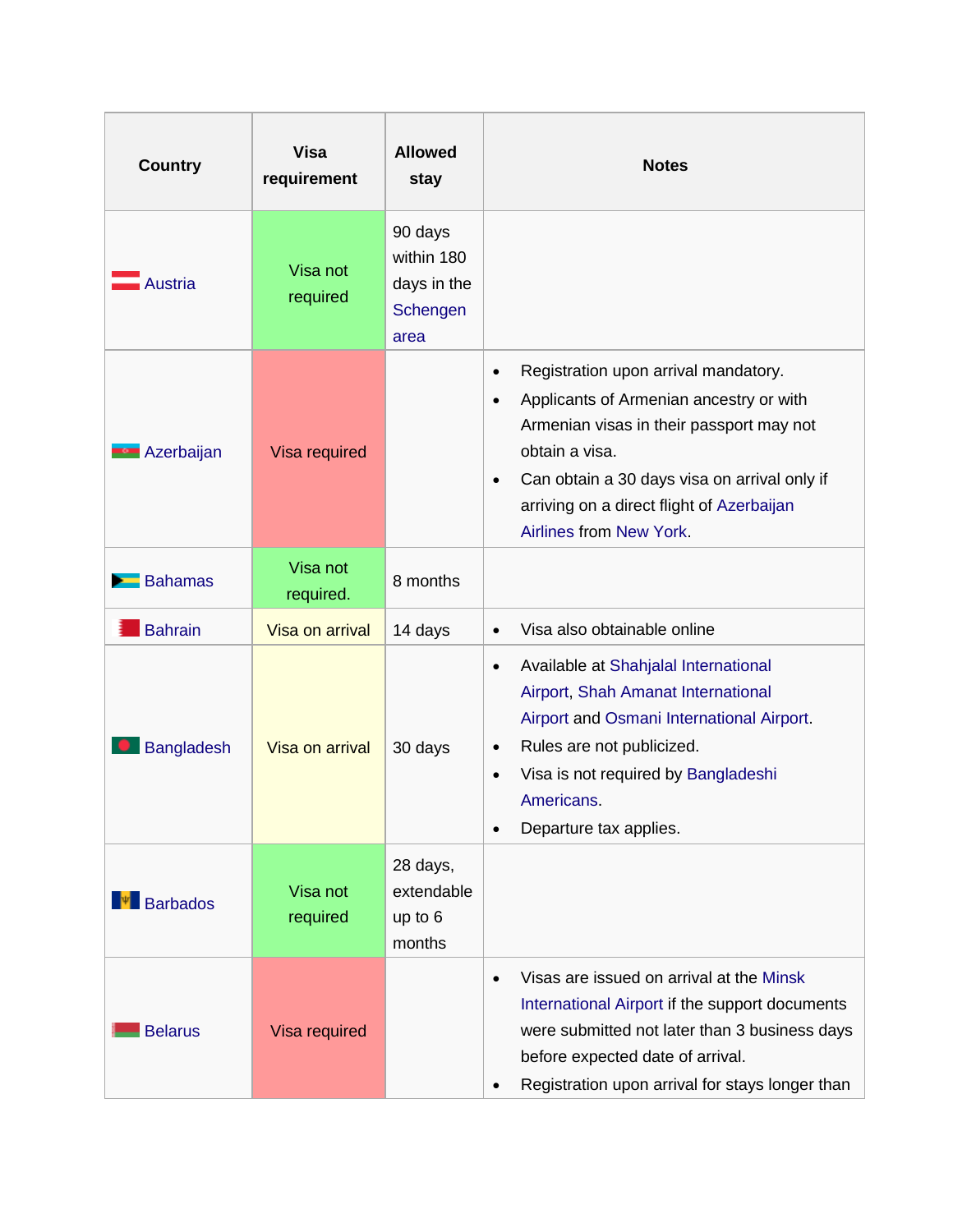| <b>Country</b>                   | <b>Visa</b><br>requirement | <b>Allowed</b><br>stay                                   | <b>Notes</b>                                                                                                                                                                                               |
|----------------------------------|----------------------------|----------------------------------------------------------|------------------------------------------------------------------------------------------------------------------------------------------------------------------------------------------------------------|
|                                  |                            |                                                          | 7 days is mandatory.<br>Visa-free visits to Belovezhskaya Pushcha<br>$\bullet$<br>National Park for up to 3 days.<br>No transit without a visa under any<br>$\bullet$<br>circumstance.                     |
| Belgium                          | Visa not<br>required       | 90 days<br>within 180<br>days in the<br>Schengen<br>area |                                                                                                                                                                                                            |
| $\Theta$ Belize                  | Visa not<br>required       | 1 month,<br>extendable<br>up to 6<br>months              | Departure tax (\$40US) applies.<br>$\bullet$                                                                                                                                                               |
| <b>Benin</b>                     | Visa required              |                                                          | <b>International Certificate of</b><br>$\bullet$<br>Vaccination recommended                                                                                                                                |
| <b>Bhutan</b>                    | Visa required              |                                                          | US \$250 per day is a non-negotiable minimum<br>$\bullet$<br>daily tariff paid by all visitors to Bhutan.<br>Visas are issued only to tourists booked with a<br>$\bullet$<br>local licensed tour operator. |
| <b>Bolivia</b>                   | Visa on arrival            | 90 days                                                  | \$135 fee must be paid in cash if applying for<br>visa on arrival                                                                                                                                          |
| <b>Bosnia</b> and<br>Herzegovina | Visa not<br>required       | 90 days<br>within 180<br>days                            | Registration with the local police within 24<br>$\bullet$<br>hours of arrival is mandatory.                                                                                                                |
| <b>Botswana</b>                  | Visa not<br>required       | 90 days<br>per year                                      |                                                                                                                                                                                                            |
| <b>Brazil</b>                    | Visa required              |                                                          | Temporary visa waiver, for a stay up to 90<br>$\bullet$<br>days, will be in place in 2016 between June 1<br>and September 18.                                                                              |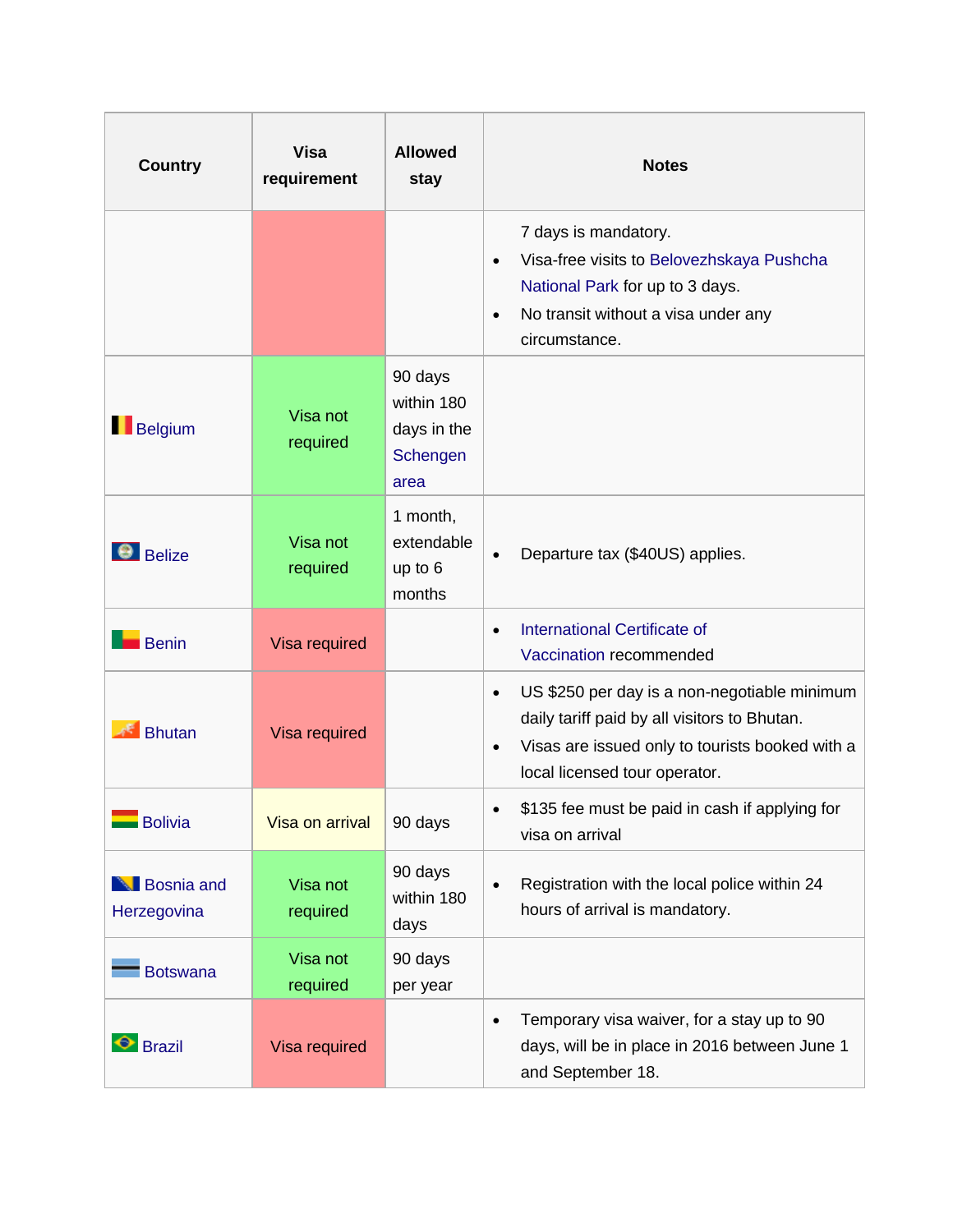| <b>Country</b>                         | <b>Visa</b><br>requirement | <b>Allowed</b><br>stay        | <b>Notes</b>                                                                                                                                                                                                                                                                                              |
|----------------------------------------|----------------------------|-------------------------------|-----------------------------------------------------------------------------------------------------------------------------------------------------------------------------------------------------------------------------------------------------------------------------------------------------------|
| <b>Brunei</b>                          | Visa not<br>required       | 90 days                       | Immigration offenses, such as visa<br>$\bullet$<br>overstaying, are punishable by caning.                                                                                                                                                                                                                 |
| <b>Bulgaria</b>                        | Visa not<br>required       | 90 days<br>within 180<br>days |                                                                                                                                                                                                                                                                                                           |
| <b>Burkina Faso</b>                    | Visa on arrival            | 1 month                       | <b>International Certificate of</b><br>$\bullet$<br>Vaccination required.                                                                                                                                                                                                                                 |
| <b>A Burundi</b>                       | Visa on arrival            | 3 months                      | Visitors are fingerprinted<br>$\bullet$                                                                                                                                                                                                                                                                   |
| <b>EL</b> Cambodia                     | Visa on arrival            | 30 days                       | Visa is also obtainable online.<br>$\bullet$<br>All visitors are fingerprinted.<br>$\bullet$                                                                                                                                                                                                              |
| Cameroon                               | Visa required              |                               | International Certificate of Vaccination and<br>$\bullet$<br>current immunization records required.                                                                                                                                                                                                       |
| <b>I<sup>↓</sup></b> Canada            | Visa not<br>required       | 180 days                      | Anyone with a criminal record (including<br>$\bullet$<br>misdemeanors or alcohol-related driving<br>offenses) may not be able to enter Canada<br>without first obtaining an approval for<br>rehabilitation.                                                                                               |
| Cape Verde                             | Visa on arrival            |                               | Obtainable at Nelson Mandela International<br>$\bullet$<br>Airport, Cesária Évora Airport, Amílcar Cabral<br><b>International Airport and Aristides Pereira</b><br><b>International Airport.</b><br>Passengers arriving via Africa must hold<br>$\bullet$<br>an International Certificate of Vaccination. |
| $F$ Central<br><b>African Republic</b> | Visa required              |                               | <b>International Certificate of</b><br>$\bullet$<br>Vaccination required.                                                                                                                                                                                                                                 |
| Chad                                   | Visa required              |                               | International Certificate of<br>$\bullet$<br>Vaccination required.<br>Registration within 72 hours<br>$\bullet$<br>mandatory. Registration is good for the life of<br>the passport.                                                                                                                       |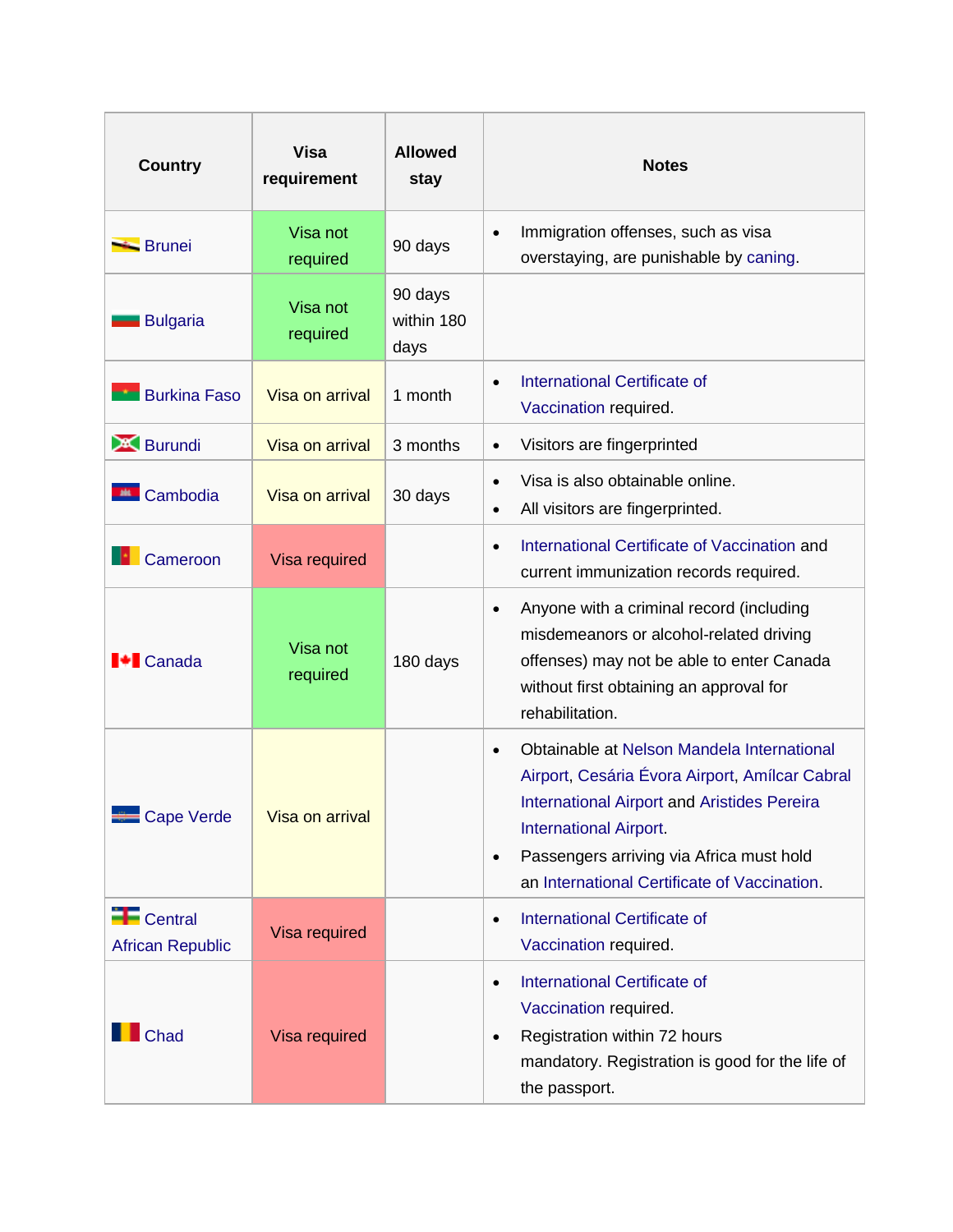| <b>Country</b>                         | <b>Visa</b><br>requirement | <b>Allowed</b><br>stay                      | <b>Notes</b>                                                                                                                                                                                                                                                                                                                                                                                             |
|----------------------------------------|----------------------------|---------------------------------------------|----------------------------------------------------------------------------------------------------------------------------------------------------------------------------------------------------------------------------------------------------------------------------------------------------------------------------------------------------------------------------------------------------------|
| Chile                                  | Visa not<br>required       | 90 days                                     |                                                                                                                                                                                                                                                                                                                                                                                                          |
| China                                  | Visa required              |                                             | Registration mandatory within 24 hours;<br>$\bullet$<br>72-hours visa free visit when in transit to a<br>$\bullet$<br>third country via, among other<br>cities, Beijing, Guangzhou, Guilin, Shanghai,<br>Chengdu, Chongqing, Dalian, Shenyang<br>and Xi'an. Hong Kong, Macau, and Taiwan do<br>count as third countries under this policy.<br>Visas for US citizens are valid for 10 years.<br>$\bullet$ |
| Colombia                               | Visa not<br>required       | 90 days,<br>extendable<br>up to 180<br>days |                                                                                                                                                                                                                                                                                                                                                                                                          |
| <b>Comoros</b>                         | Visa on arrival            |                                             |                                                                                                                                                                                                                                                                                                                                                                                                          |
| Democratic<br>Republic of the<br>Congo | Visa required              |                                             | International Certificate of<br>$\bullet$<br>Vaccination required.<br>Airport exit fee (\$50) must be paid in cash.<br>$\bullet$<br>Registration required.<br>$\bullet$<br>Visas must be issued in Washington, D.C.                                                                                                                                                                                      |
| Republic of<br>the Congo               | <b>Visa required</b>       |                                             | International Certificate of<br>Vaccination required.<br>A letter of invitation or written proof of a hotel<br>$\bullet$<br>reservation required.                                                                                                                                                                                                                                                        |
| <b>Exercise Costa Rica</b>             | Visa not<br>required       | 90 days                                     | Departure tax of US \$29 applies.<br>$\bullet$                                                                                                                                                                                                                                                                                                                                                           |
| Côte d'Ivoire                          | eVisa                      |                                             | eVisa holders must arrive via Port Bouet<br>$\bullet$<br>Airport<br><b>International Certificate of</b><br>$\bullet$<br>Vaccination required                                                                                                                                                                                                                                                             |
| $\blacksquare$ Croatia                 | Visa not                   | 90 days                                     | Registration with the local police within 24<br>$\bullet$                                                                                                                                                                                                                                                                                                                                                |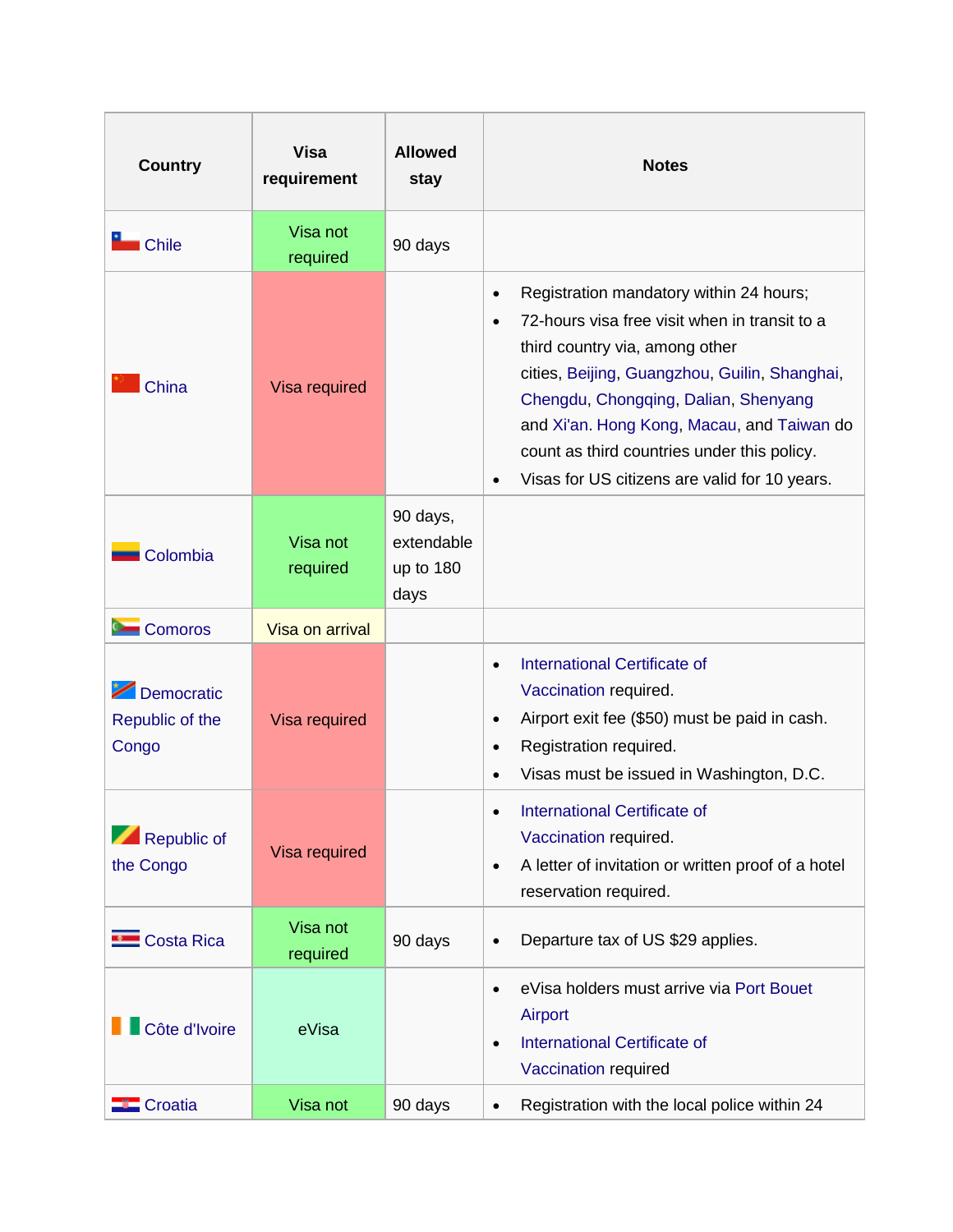| <b>Country</b>                  | <b>Visa</b><br>requirement        | <b>Allowed</b><br>stay                                   | <b>Notes</b>                                                                                                                                                                                                                                                                |
|---------------------------------|-----------------------------------|----------------------------------------------------------|-----------------------------------------------------------------------------------------------------------------------------------------------------------------------------------------------------------------------------------------------------------------------------|
|                                 | required                          | within 180<br>days                                       | hours of arrival is mandatory.                                                                                                                                                                                                                                              |
| $\equiv$ Cuba                   | <b>Tourist Card</b><br>required   |                                                          | Under Cuban Assets Control Regulations, all<br>$\bullet$<br>persons subject to U.S. jurisdiction must be<br>licensed in order to engage in any travel-<br>related transactions pursuant to travel to,<br>from, and within Cuba                                              |
| <b>Cyprus</b>                   | Visa not<br>required              | 90 days<br>within 180<br>days                            |                                                                                                                                                                                                                                                                             |
| <b>Czech</b><br><b>Republic</b> | Visa not<br>required              | 90 days<br>within 180<br>days in the<br>Schengen<br>area |                                                                                                                                                                                                                                                                             |
| Denmark and<br>territories      | Visa not<br>required              | 90 days<br>within 180<br>days                            | Citizens of the United States can freely enter<br>$\bullet$<br>and stay in Denmark for up to 90 days every<br>six months, regardless of whether they have<br>stayed in another Schengen area (except the<br>other Nordic countries) country prior to entry<br>into Denmark. |
| <b>Djibouti</b>                 | Visa on arrival                   |                                                          | Obtainable at Djibouti-Ambouli International<br>$\bullet$<br>Airport                                                                                                                                                                                                        |
| <b>B</b> Dominica               | Visa not<br>required              | 6 months                                                 | Departure tax of US\$22 applies.<br>$\bullet$                                                                                                                                                                                                                               |
| Dominican<br><b>Republic</b>    | <b>Tourist Card on</b><br>arrival | 30 days,<br>extendable<br>up to 90<br>days               | Tourist Card (US\$10) must be purchased<br>$\bullet$<br>upon arrival.                                                                                                                                                                                                       |
| Ecuador                         | Visa not<br>required              | 90 days,<br>extendable                                   |                                                                                                                                                                                                                                                                             |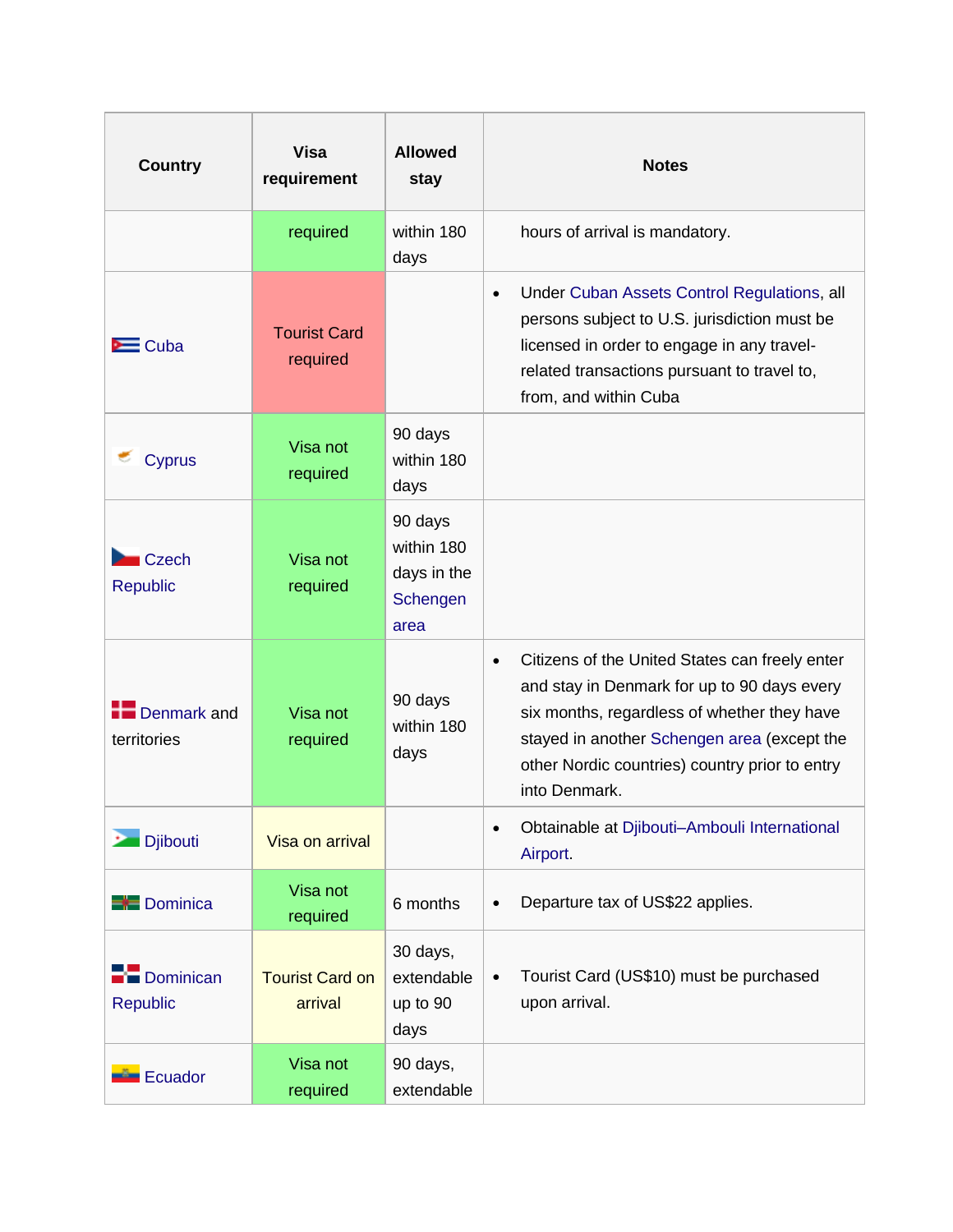| <b>Country</b>              | <b>Visa</b><br>requirement            | <b>Allowed</b><br>stay                                   | <b>Notes</b>                                                                                                                                                                                                      |
|-----------------------------|---------------------------------------|----------------------------------------------------------|-------------------------------------------------------------------------------------------------------------------------------------------------------------------------------------------------------------------|
|                             |                                       | for another<br>90 days,<br>per year                      |                                                                                                                                                                                                                   |
| $\equiv$ Egypt              | Visa on arrival                       |                                                          | 30 days when arriving by air;<br>$\bullet$<br>Tourists arriving at Sharm El Sheikh, Saint<br>$\bullet$<br>Catherine or Taba airports and remaining in<br>the Sinai resorts do not require a visa up to 15<br>days |
| <b>El Salvador</b>          | Visa not<br>required                  | 3 months                                                 |                                                                                                                                                                                                                   |
| <b>Equatorial</b><br>Guinea | Visa not<br>required                  |                                                          | <b>International Certificate of</b><br>$\bullet$<br>Vaccination required.                                                                                                                                         |
| <b>Eritrea</b>              | Visa required                         |                                                          | Airport departure tax (US\$20) applies.<br>$\bullet$                                                                                                                                                              |
| Estonia                     | Visa not<br>required                  | 90 days<br>within 180<br>days in the<br>Schengen<br>area |                                                                                                                                                                                                                   |
| <b>Ethiopia</b>             | Visa on arrival                       |                                                          | Obtainable at Addis Ababa Bole International<br>$\bullet$<br>Airport.<br>Visitors are fingerprinted<br>$\bullet$                                                                                                  |
| <sup>es</sup> ≢ Fiji        | <b>Visitor's Permit</b><br>on arrival | 4 months                                                 |                                                                                                                                                                                                                   |
| $\blacksquare$ Finland      | Visa not<br>required                  | 90 days<br>within 180<br>days in the<br>Schengen<br>area |                                                                                                                                                                                                                   |
| $\blacksquare$ France       | Visa not<br>required                  | 90 days<br>within 180<br>days in the                     |                                                                                                                                                                                                                   |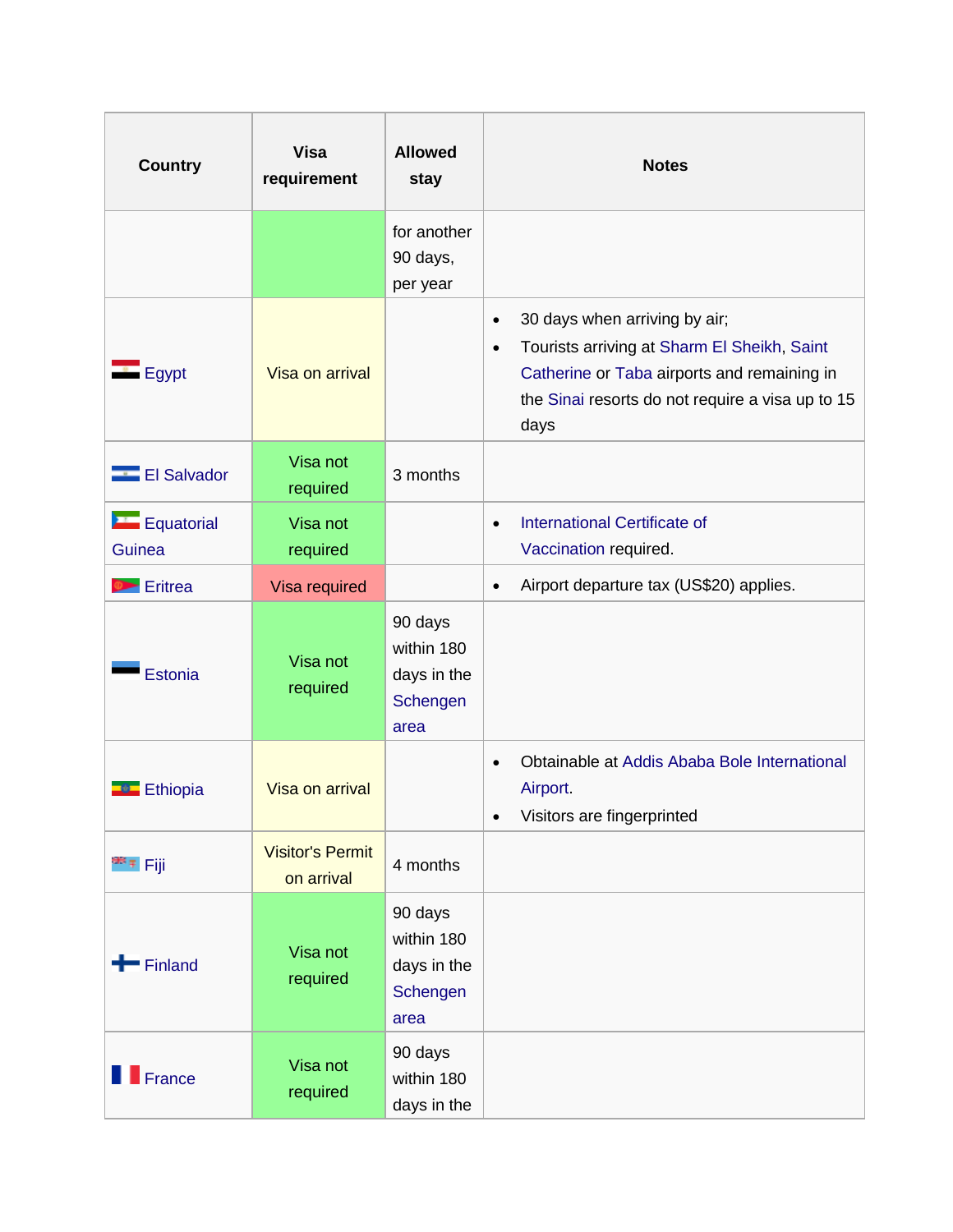| <b>Country</b>     | <b>Visa</b><br>requirement | <b>Allowed</b><br>stay                                   | <b>Notes</b>                                                                                                                                                           |
|--------------------|----------------------------|----------------------------------------------------------|------------------------------------------------------------------------------------------------------------------------------------------------------------------------|
|                    |                            | Schengen<br>area(in Re<br>gions of<br>France)            |                                                                                                                                                                        |
| Gabon              | e-Visa                     |                                                          | Electronic visa holders must arrive<br>$\bullet$<br>via Libreville International Airport.<br><b>International Certificate of</b><br>$\bullet$<br>Vaccination required. |
| Gambia             | Visa not<br>required       | 90 days                                                  | <b>International Certificate of</b><br>$\bullet$<br>Vaccination required.                                                                                              |
|                    | Visa not<br>required       | 360 days                                                 |                                                                                                                                                                        |
| Germany            | Visa not<br>required       | 90 days<br>within 180<br>days in the<br>Schengen<br>area |                                                                                                                                                                        |
| Ghana              | Visa required              |                                                          | <b>International Certificate of</b><br>$\bullet$<br>Vaccination required.                                                                                              |
| Greece             | Visa not<br>required       | 90 days<br>within 180<br>days in the<br>Schengen<br>area |                                                                                                                                                                        |
| Srenada            | Visa not<br>required       | 3 months,<br>extensions<br>possible                      |                                                                                                                                                                        |
| <b>F</b> Guatemala | Visa not<br>required       | 90 days                                                  | An exit tax must be paid when departing by<br>$\bullet$<br>air.                                                                                                        |
| Guinea             | Visa required              |                                                          | <b>International Certificate of</b><br>$\bullet$<br>Vaccination required.                                                                                              |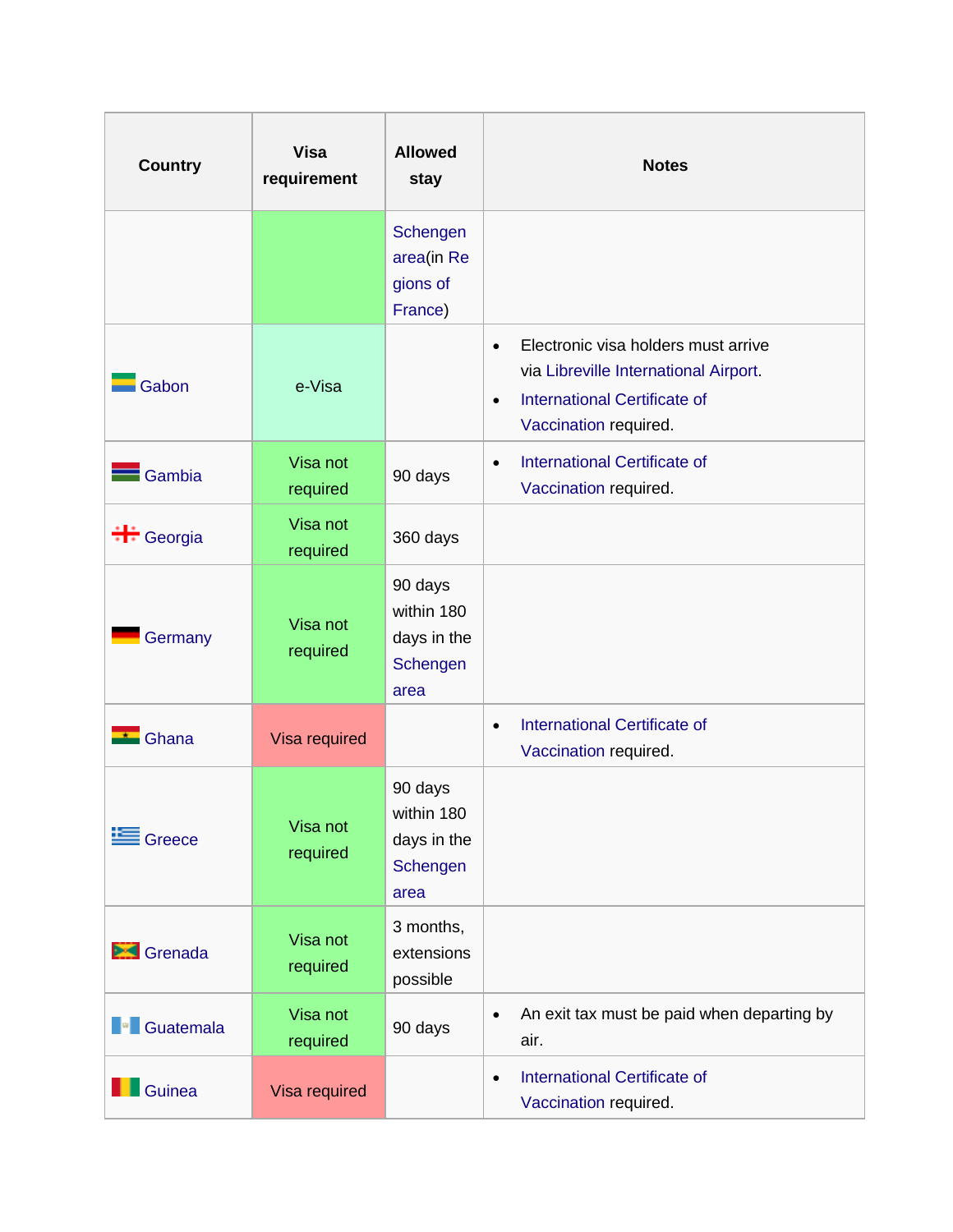| <b>Country</b>                    | <b>Visa</b><br>requirement | <b>Allowed</b><br>stay                                   | <b>Notes</b>                                                                                                                                                                                                                                                                                                                     |
|-----------------------------------|----------------------------|----------------------------------------------------------|----------------------------------------------------------------------------------------------------------------------------------------------------------------------------------------------------------------------------------------------------------------------------------------------------------------------------------|
| <b>H</b> Guinea-<br><b>Bissau</b> | Visa on arrival            | 90 days                                                  | Visitors must apply for a visa on arrival in<br>$\bullet$<br>advance or online.                                                                                                                                                                                                                                                  |
| $\blacktriangleright$ Guyana      | Visa not<br>required       | 3 months                                                 |                                                                                                                                                                                                                                                                                                                                  |
| <b>Haiti</b> Haiti                | Visa not<br>required       | 3 months                                                 |                                                                                                                                                                                                                                                                                                                                  |
| <b>Honduras</b>                   | Visa not<br>required       | 3 months                                                 | Departing airport tax must be paid in cash.<br>$\bullet$                                                                                                                                                                                                                                                                         |
| <b>Hungary</b>                    | Visa not<br>required       | 90 days<br>within 180<br>days in the<br>Schengen<br>area |                                                                                                                                                                                                                                                                                                                                  |
| $\equiv$ Iceland                  | Visa not<br>required       | 90 days<br>within 180<br>days in the<br>Schengen<br>area |                                                                                                                                                                                                                                                                                                                                  |
| i India                           | e-Tourist Visa             | 30 days                                                  | \$60 fee<br>$\bullet$<br>Confirmation has to be shown at the border<br>where a visa on arrival is issued.<br>e-Tourist Visa can be obtained twice in a<br>$\bullet$<br>calendar year.<br>Visitors are fingerprinted.<br>$\bullet$<br>American citizens are eligible for a ten-year,<br>$\bullet$<br>multiple-entry tourist visa. |
| Indonesia                         | Visa not<br>required       | 30 days                                                  | Available at select ports of entry for visa-free.<br>$\bullet$<br>Visa on arrival otherwise.                                                                                                                                                                                                                                     |
| $\blacksquare$ Iran               | Visa required              |                                                          | Iranian visas must be obtained from the<br>$\bullet$<br>Special Interests section of the Embassy<br>of Pakistan in Washington, D.C.                                                                                                                                                                                              |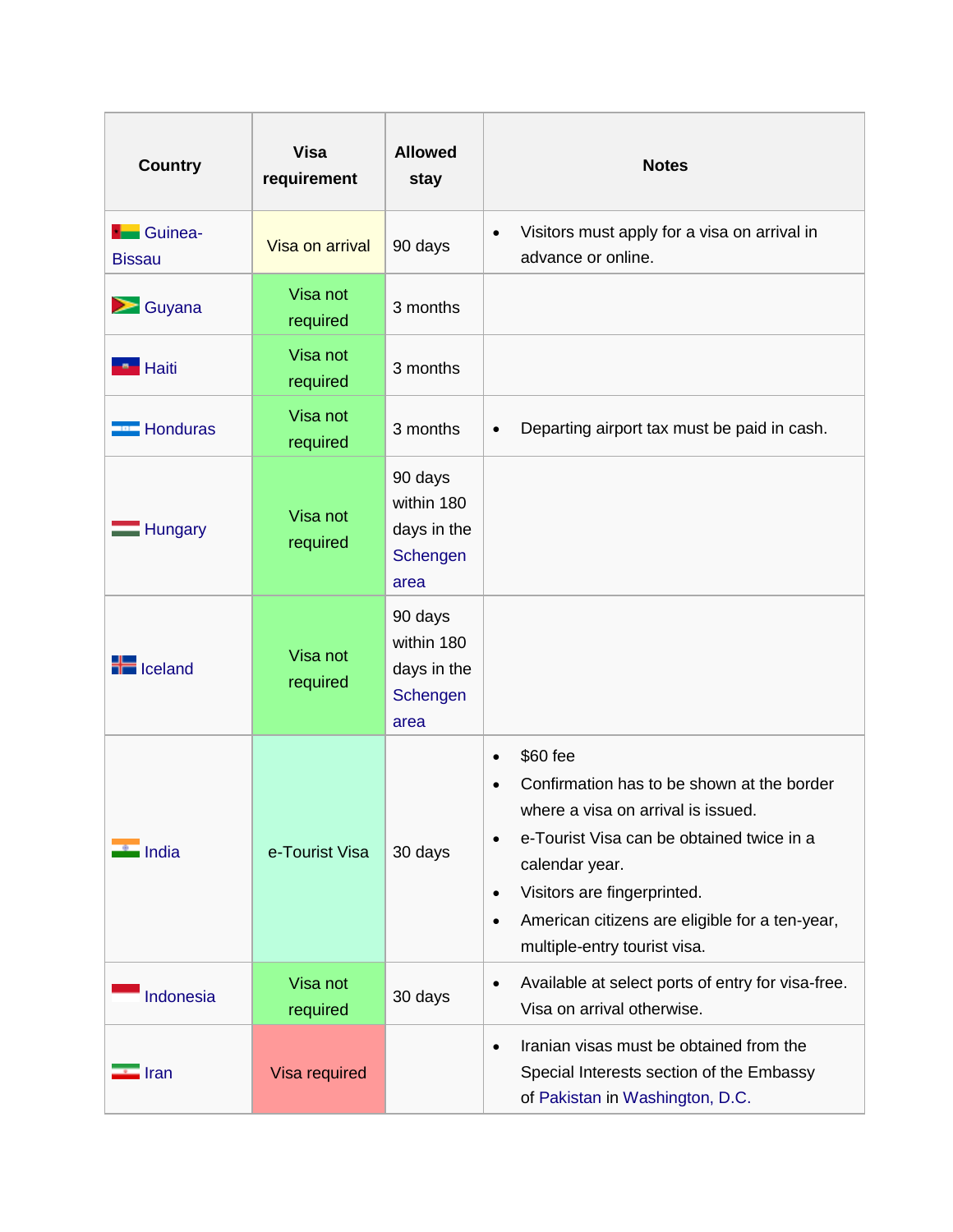| <b>Country</b>                | <b>Visa</b><br>requirement | <b>Allowed</b><br>stay                                   | <b>Notes</b>                                                                                                                                                                                                                                                                                                                                                                                                                                                                                                                                                                                 |
|-------------------------------|----------------------------|----------------------------------------------------------|----------------------------------------------------------------------------------------------------------------------------------------------------------------------------------------------------------------------------------------------------------------------------------------------------------------------------------------------------------------------------------------------------------------------------------------------------------------------------------------------------------------------------------------------------------------------------------------------|
|                               |                            |                                                          | US visitors are fingerprinted upon entry and<br>$\bullet$<br>are ineligible for visa on arrival available to<br>other tourists.                                                                                                                                                                                                                                                                                                                                                                                                                                                              |
| i Iraq                        | Visa required              |                                                          | Some U.S. citizens must obtain an exit stamp<br>$\bullet$<br>at a Residency Office before departing the<br>country.<br>Some visitors who plan to stay for more than<br>$\bullet$<br>10 days must also obtain a residency stamp.<br>Visitors who come as part of a government-<br>$\bullet$<br>sponsored tour, upon presentation of proper<br>paperwork from the government, may receive<br>a visa on arrival at Baghdad International<br>Airport for US\$80 + 1250 Iraqi dinar. Visitors<br>are not required to obtain any other permits,<br>including for Kurdistan, or submit blood tests. |
| Ireland                       | Visa not<br>required       | 3 months                                                 | Strict application of immigration rules<br>$\bullet$<br>regarding providing proof of the trip purpose,<br>sufficient funds, return ticket and<br>accommodation.                                                                                                                                                                                                                                                                                                                                                                                                                              |
| $\sqrt{\frac{6}{5}}$ Israel   | Visa not<br>required       | 3 months                                                 | Dual nationals (of Israel and the United<br>$\bullet$<br>States) who don't have an Israeli passport,<br>including infants, may be required to obtain an<br>Israeli passport in order to leave the country.                                                                                                                                                                                                                                                                                                                                                                                   |
| $\blacksquare$ Italy          | Visa not<br>required       | 90 days<br>within 180<br>days in the<br>Schengen<br>area |                                                                                                                                                                                                                                                                                                                                                                                                                                                                                                                                                                                              |
| $\blacktriangleright$ Jamaica | Visa not<br>required       |                                                          | There is a departure tax for travelers, which is<br>$\bullet$<br>regularly included in airfare.                                                                                                                                                                                                                                                                                                                                                                                                                                                                                              |
| Japan                         | Visa not                   | 90 days                                                  | All visitors are fingerprinted<br>$\bullet$                                                                                                                                                                                                                                                                                                                                                                                                                                                                                                                                                  |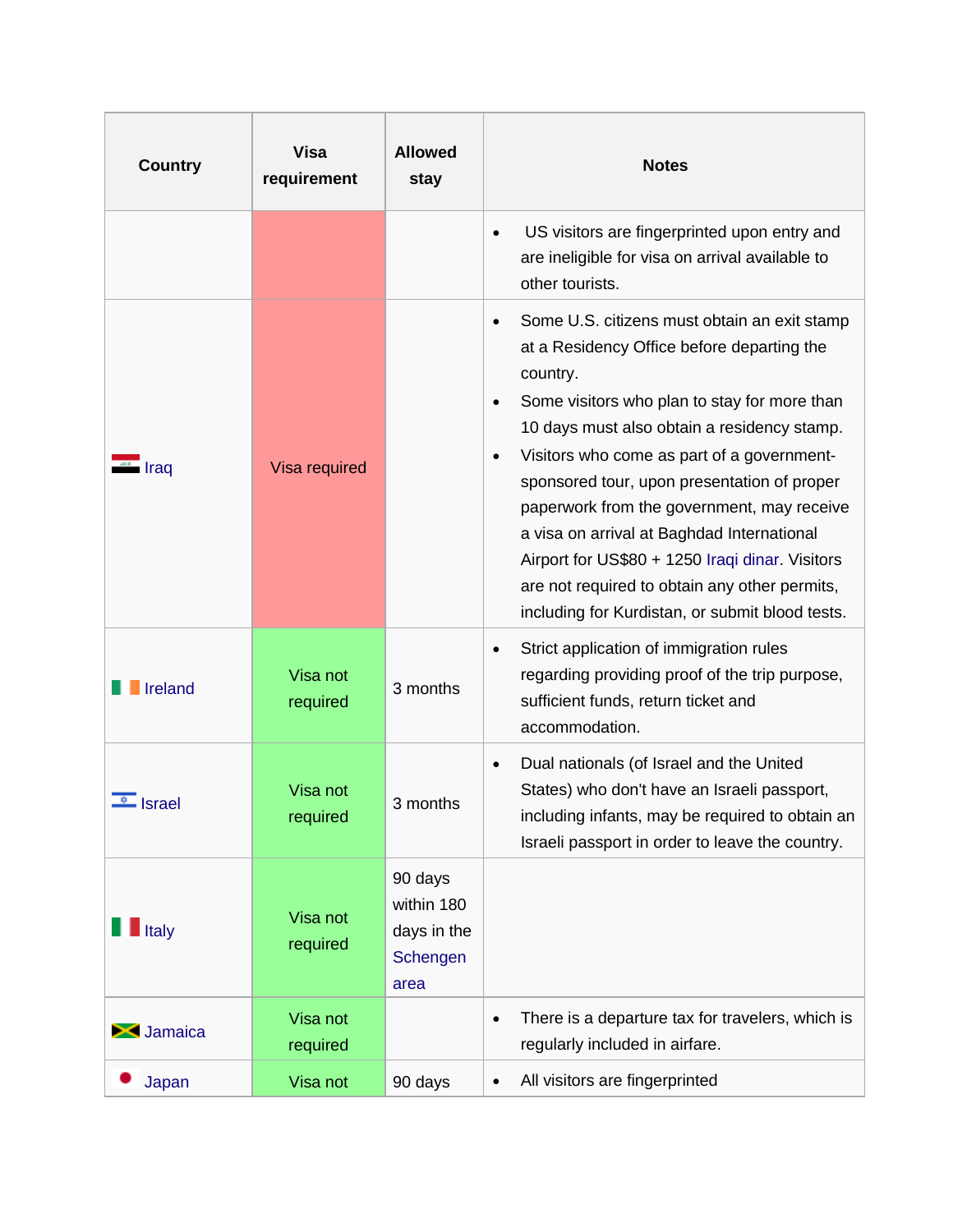| <b>Country</b>       | <b>Visa</b><br>requirement | <b>Allowed</b><br>stay                         | <b>Notes</b>                                                                                                                                                                                                                                                                                                                |
|----------------------|----------------------------|------------------------------------------------|-----------------------------------------------------------------------------------------------------------------------------------------------------------------------------------------------------------------------------------------------------------------------------------------------------------------------------|
|                      | required                   |                                                |                                                                                                                                                                                                                                                                                                                             |
| Jordan               | Visa on arrival            | 30 days;<br>conditions<br>apply                | Visa on arrival obtainable at most international<br>$\bullet$<br>ports of entry and at most international land<br>border crossings (except King<br>Hussein/Allenby Bridge crossing).<br>Visa on arrival is issued free of charge in<br>$\bullet$<br>most cases.<br>Iris scan is taken on arrival and departure<br>$\bullet$ |
| Kazakhstan           | Visa not<br>required       | 15 days                                        | As part of the no-visa pilot program in period<br>$\bullet$<br>15 July 2014 - 15 July 2015. In June 2015<br>this program was extended until December<br>31, 2017.                                                                                                                                                           |
| $\blacksquare$ Kenya | eVisa                      | 3 months                                       | Also visa on arrival until 1 September 2015.<br>$\bullet$<br>International Certificate of Vaccination is<br>$\bullet$<br>recommended.<br>All visitors are fingerprinted on arrival and<br>$\bullet$<br>departure                                                                                                            |
| <b>Kiribati</b>      | Visa not<br>required       | 30 days                                        | Airport Embarkation Tax of AU\$20 is levied on<br>$\bullet$<br>all passengers leaving Kiribati.                                                                                                                                                                                                                             |
| North Korea          | Visa required              |                                                |                                                                                                                                                                                                                                                                                                                             |
| <b>South Korea</b>   | Visa not<br>required       | 90 days                                        | All visitors are fingerprinted.<br>$\bullet$                                                                                                                                                                                                                                                                                |
| <b>Kuwait</b>        | Visa on arrival            | 3 months                                       | Obtainable at all Kuwaiti ports of entry.<br>$\bullet$<br>Visa on arrival is issued free of charge.<br>$\bullet$                                                                                                                                                                                                            |
| Kyrgyzstan           | Visa not<br>required       | 60 days                                        |                                                                                                                                                                                                                                                                                                                             |
| Laos                 | Visa on arrival            | 30 days,<br>conditions<br>apply,<br>extendable | Available at international airports Wattay<br>$\bullet$<br>Vientiane, Pakse Savannakhet and Luang<br>Prabang, and at land borders Friendship<br>Bridge, Vientiane and Savannakhet; Nam                                                                                                                                      |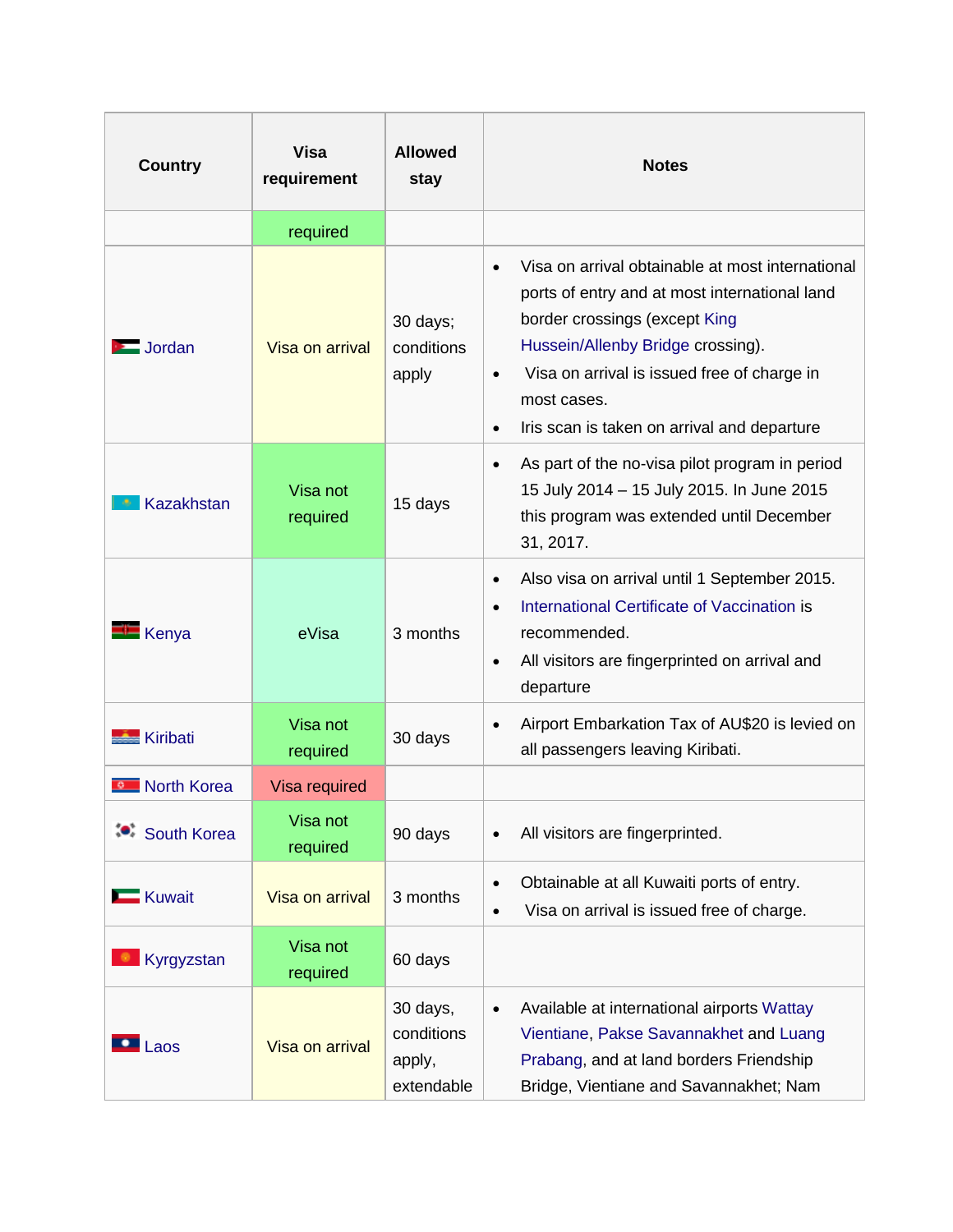| <b>Country</b>                   | <b>Visa</b><br>requirement                 | <b>Allowed</b><br>stay                                   | <b>Notes</b>                                                                                                                                                                                                                                                                                                                                                                                                                                                                               |
|----------------------------------|--------------------------------------------|----------------------------------------------------------|--------------------------------------------------------------------------------------------------------------------------------------------------------------------------------------------------------------------------------------------------------------------------------------------------------------------------------------------------------------------------------------------------------------------------------------------------------------------------------------------|
|                                  |                                            | up to 60<br>days                                         | Heuang Friendship Bridge, Sayabouly<br>Province; and border crossings at Boten-<br>Mohan, Dansavan-Lao Bao, Houaysay-<br>Chiang Khong, Thakhek-Nakhon Phanom,<br>Nong Haet-Nam Kan, Nam Phao-Kao Cheo,<br>Veun Kham-Dong Calor, and Vangtao-Chong<br>Mek as well as Tha Naleng train station in<br>Vientiane, which connects to the train station<br>in Nongkhai, Thailand. Entry points Napao-<br>Chalo, Taichang-Sophoun, Pakxan-Bungkan,<br>and Xiengkok are open only to visa holders. |
| <b>Latvia</b>                    | Visa not<br>required <sup>[241][242]</sup> | 90 days<br>within 180<br>days in the<br>Schengen<br>area |                                                                                                                                                                                                                                                                                                                                                                                                                                                                                            |
| $\triangle$ Lebanon              | Visa on arrival                            | 1 month                                                  | Obtainable at the land border with Syria, the<br>$\bullet$<br>port of Beirut, or Beirut International Airport.<br>Visa on arrival is issued free of charge.<br>$\bullet$<br>Holders of passports that contain visas or<br>$\bullet$<br>entry/exit stamps for Israel will likely be<br>refused entry into Lebanon and may be<br>subject to arrest and imprisonment.                                                                                                                         |
| $\overline{\phantom{a}}$ Lesotho | Visa not<br>required                       | 14 days,<br>extendable<br>up to 180<br>days              |                                                                                                                                                                                                                                                                                                                                                                                                                                                                                            |
| Liberia                          | Visa required                              |                                                          | <b>International Certificate of</b><br>$\bullet$<br>Vaccination required.                                                                                                                                                                                                                                                                                                                                                                                                                  |
| <b>Exercise</b> Libya            | Visa required                              |                                                          | Visitors travelling to Libya for touristic<br>$\bullet$<br>purposes are required to convert USD 1,000<br>or equivalent on arrival.                                                                                                                                                                                                                                                                                                                                                         |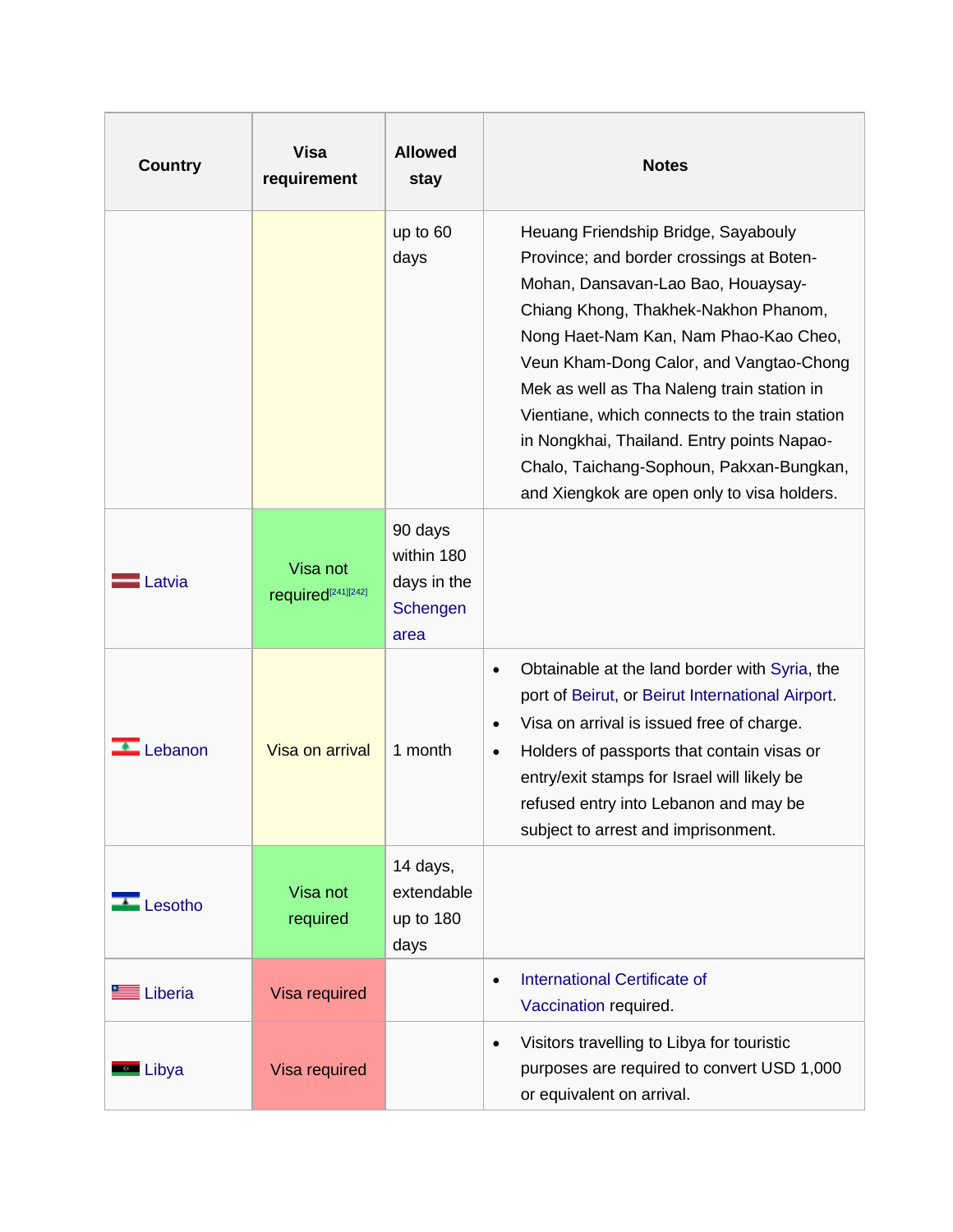| <b>Country</b>           | <b>Visa</b><br>requirement | <b>Allowed</b><br>stay                                   | <b>Notes</b>                                                                                                                                                                         |
|--------------------------|----------------------------|----------------------------------------------------------|--------------------------------------------------------------------------------------------------------------------------------------------------------------------------------------|
|                          |                            |                                                          | Holders of passports bearing an Israeli visa or<br>$\bullet$<br>entry/exit stamps from Israel are not allowed<br>to enter Libya.                                                     |
| Liechtenstein            | Visa not<br>required       | 90 days<br>within 180<br>days in the<br>Schengen<br>area |                                                                                                                                                                                      |
| Lithuania                | Visa not<br>required       | 90 days<br>within 180<br>days in the<br>Schengen<br>area | Mandatory medical insurance.<br>$\bullet$                                                                                                                                            |
| Luxembourg               | Visa not<br>required       | 90 days<br>within 180<br>days in the<br>Schengen<br>area |                                                                                                                                                                                      |
| $\blacksquare$ Macedonia | Visa not<br>required       | 90 days<br>within 180<br>days                            | Registration with the local police within 24<br>$\bullet$<br>hours of arrival is mandatory                                                                                           |
| Madagascar               | Visa on arrival            | 30 days                                                  | Available at all airports servicing international<br>$\bullet$<br>flights.<br>Visa on arrival is issued free of charge. Visas<br>$\bullet$<br>for 60 or 90 days available for a fee. |
| Malawi                   | Visa on arrival            |                                                          | From 1 October 2015 visitors are generally<br>$\bullet$<br>advised to obtain a visa in advance.                                                                                      |
| <b>Malaysia</b>          | Visa not<br>required       | 3 months                                                 | All visitors are fingerprinted on arrival and<br>$\bullet$<br>departure.                                                                                                             |
| <b>Maldives</b>          | Visa on arrival            | 30 days,<br>extendable                                   | Visa on arrival is issued free of charge.<br>$\bullet$                                                                                                                               |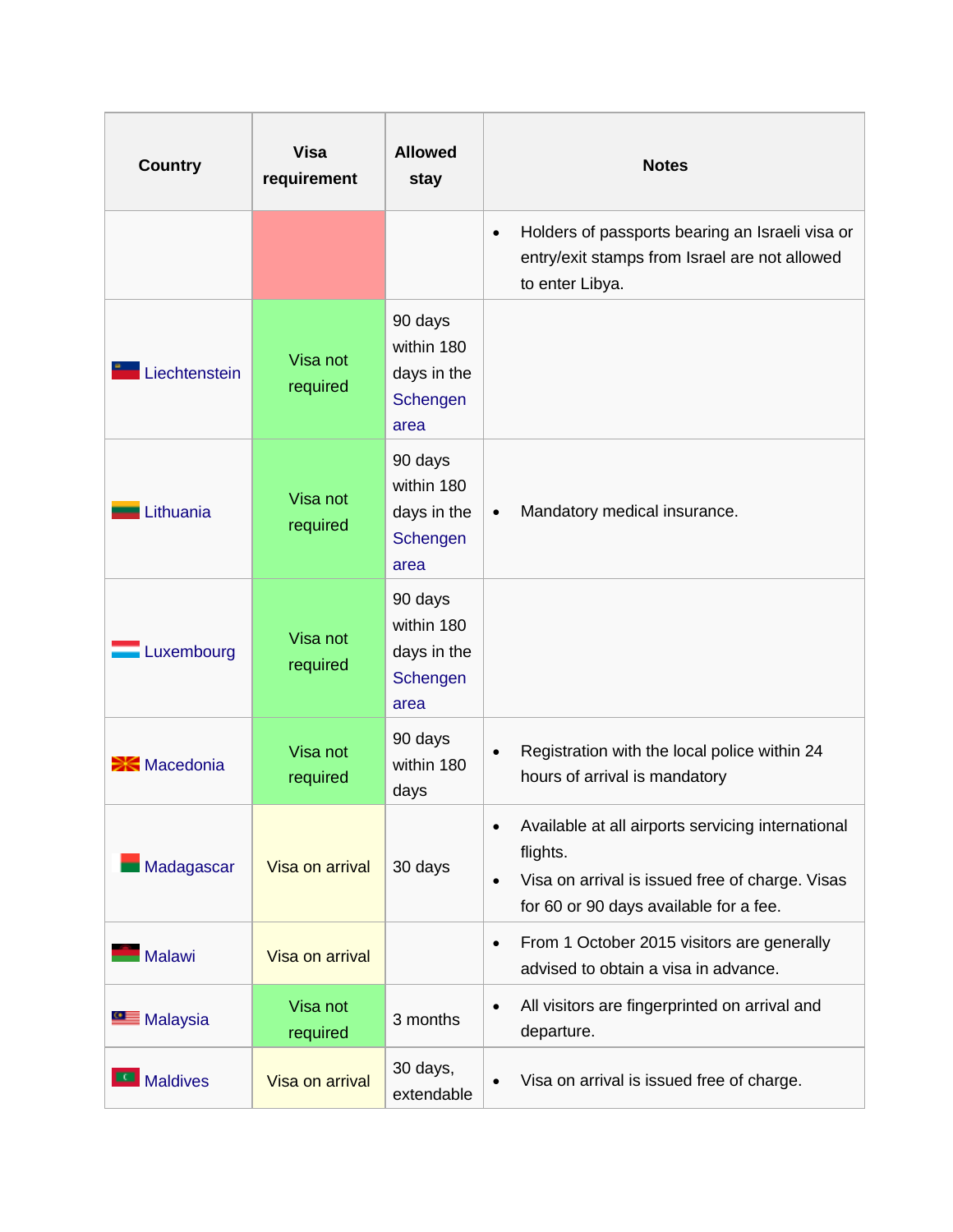| <b>Country</b>                                   | <b>Visa</b><br>requirement | <b>Allowed</b><br>stay        | <b>Notes</b>                                                                                                                                                                                                                                                                                                                                  |
|--------------------------------------------------|----------------------------|-------------------------------|-----------------------------------------------------------------------------------------------------------------------------------------------------------------------------------------------------------------------------------------------------------------------------------------------------------------------------------------------|
|                                                  |                            | up to 90<br>days              |                                                                                                                                                                                                                                                                                                                                               |
| $\blacksquare$ Mali                              | Visa required              |                               | International Certificate of<br>$\bullet$<br>Vaccination required.                                                                                                                                                                                                                                                                            |
| Malta                                            | Visa not<br>required       | 90 days<br>within 180<br>days |                                                                                                                                                                                                                                                                                                                                               |
| $\blacktriangleright$ Marshall<br><b>Islands</b> | Visa not<br>required       | unlimited                     | Departure fee of \$20 applies.<br>$\bullet$<br>U.S. citizens may live and work freely in the<br>$\bullet$<br>Marshall Islands under the Compact of Free<br>Association                                                                                                                                                                        |
| Mauritania                                       | Visa on arrival            |                               | International Certificate of<br>$\bullet$<br>Vaccination required.                                                                                                                                                                                                                                                                            |
| Mauritius                                        | Visa not<br>required       | 90 days                       |                                                                                                                                                                                                                                                                                                                                               |
| <b>Mexico</b>                                    | Visa not<br>required       | 180 days                      | All visitors entering by land and traveling<br>$\bullet$<br>farther than 20 kilometers into Mexico or<br>staying longer than 72 hours should obtain a<br>document Forma Migratoria Multiple.                                                                                                                                                  |
| Micronesia                                       | Visa not<br>required       | unlimited                     | All states except Yap have a departure fee.<br>$\bullet$<br>The fees are \$10 for Kosrae and \$20<br>for Pohnpei and Chuuk.<br>U.S. citizens may live and work freely in<br>$\bullet$<br>Micronesia under the Compact of Free<br>Association.<br>There is no limit to the length of time U.S.<br>$\bullet$<br>citizens can remain in the FSM. |
| Moldova                                          | Visa not<br>required       | 90 days<br>within 180<br>days | Registration upon arrival is mandatory.                                                                                                                                                                                                                                                                                                       |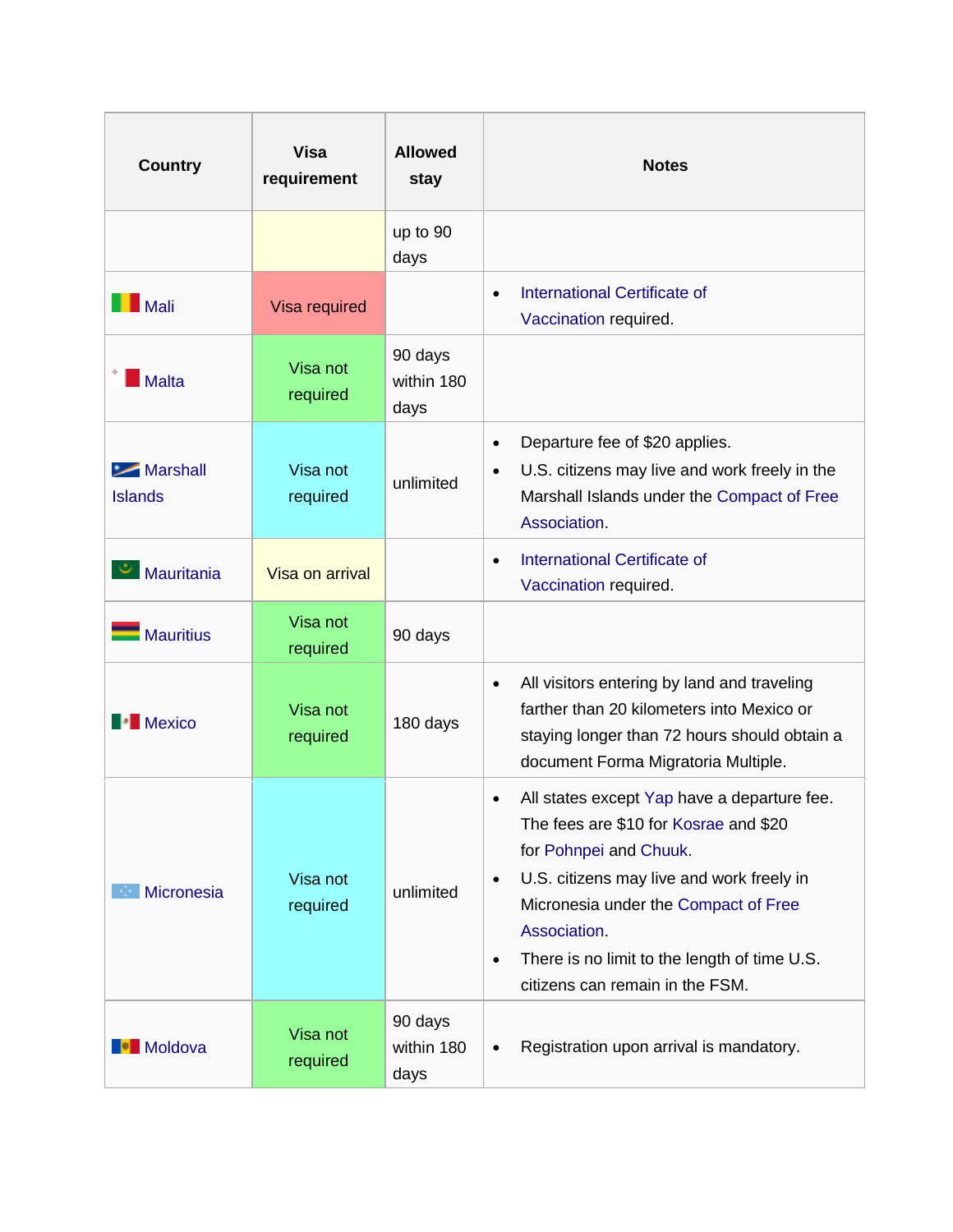| <b>Country</b>                 | <b>Visa</b><br>requirement | <b>Allowed</b><br>stay                                                                           | <b>Notes</b>                                                                                                                                                                    |
|--------------------------------|----------------------------|--------------------------------------------------------------------------------------------------|---------------------------------------------------------------------------------------------------------------------------------------------------------------------------------|
| <b>Monaco</b>                  | Visa not<br>required       | 90 days<br>within 180<br>days                                                                    |                                                                                                                                                                                 |
| <b>E</b> Mongolia              | Visa not<br>required       | 90 days                                                                                          | Registration required after 30 days.<br>$\bullet$                                                                                                                               |
| <b>Montenegro</b>              | Visa not<br>required       | 90 days<br>within 180<br>days                                                                    | Registration with the local police within 24<br>$\bullet$<br>hours of arrival is mandatory.                                                                                     |
| Morocco                        | Visa not<br>required       | 3 months                                                                                         |                                                                                                                                                                                 |
| Mozambique                     | Visa required              |                                                                                                  |                                                                                                                                                                                 |
| <b>Myanmar</b>                 | eVisa                      | 28 days.                                                                                         | eVisa holders must arrive via Yangon, Nay Pyi<br>$\bullet$<br>Taw or Mandalay airports.                                                                                         |
| Namibia                        | Visa not<br>required       | 3 months                                                                                         |                                                                                                                                                                                 |
| <b>Nauru</b>                   | Visa required              |                                                                                                  | Visas are issued with validity of 30 days.                                                                                                                                      |
| <b>Nepal</b>                   | Visa on arrival            | 90 days                                                                                          | Obtainable at Tribhuvan International<br>$\bullet$<br>Airport and certain land borders.<br>Total of no more than 150 aggregate days in<br>$\bullet$<br>any given calendar year. |
| Netherlandsa<br>nd territories | Visa not<br>required       | 90 days<br>within 180<br>days in the<br>Schengen<br>area(Europ<br>ean<br><b>Netherland</b><br>s) |                                                                                                                                                                                 |
| <b>New Zealand</b>             | Visa not<br>required       | 90 days                                                                                          | May enter using SmartGate.<br>$\bullet$                                                                                                                                         |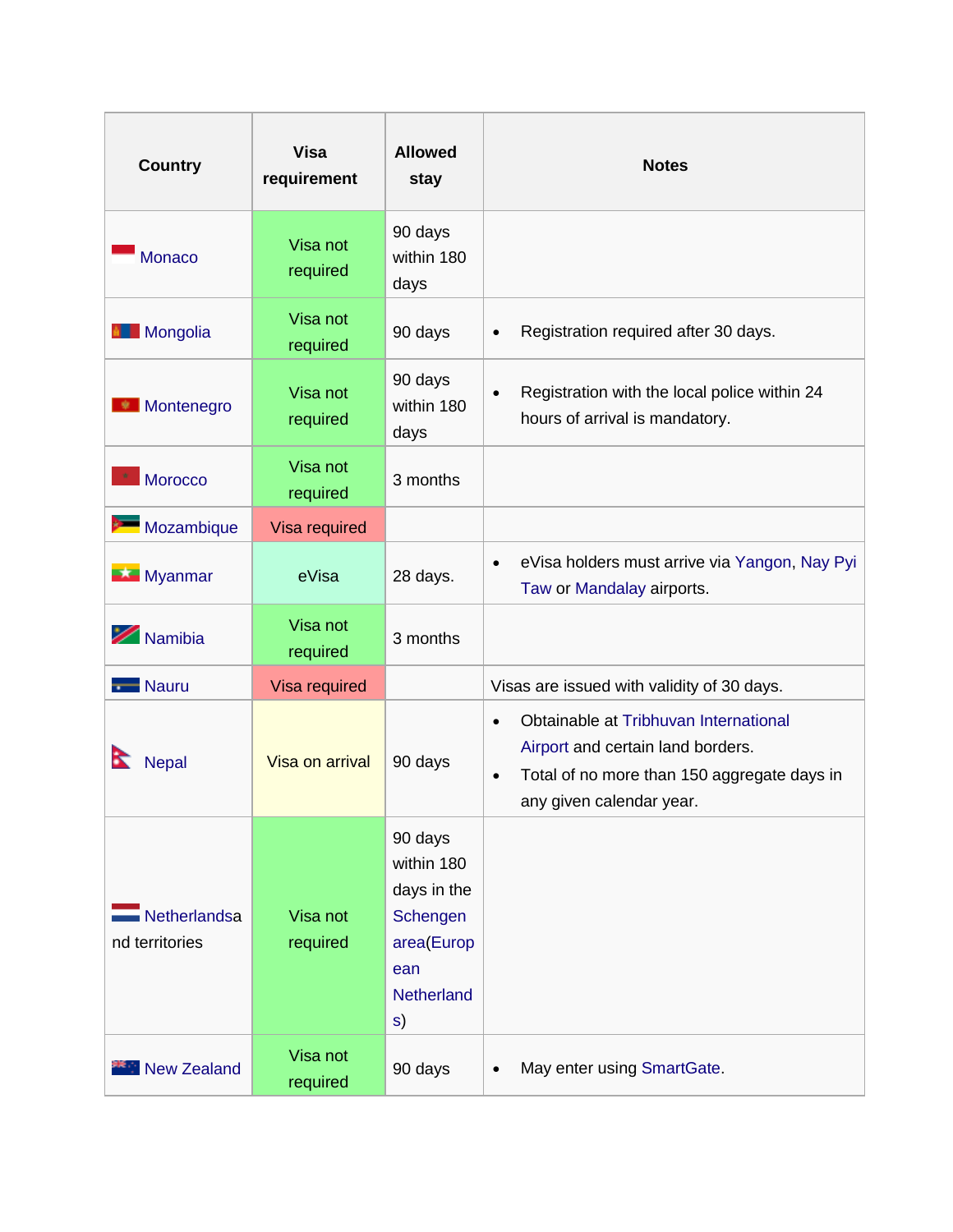| <b>Country</b>        | <b>Visa</b><br>requirement | <b>Allowed</b><br>stay                                   | <b>Notes</b>                                                                                                                                                                                                                                                                                                                                                                                                                                                                   |
|-----------------------|----------------------------|----------------------------------------------------------|--------------------------------------------------------------------------------------------------------------------------------------------------------------------------------------------------------------------------------------------------------------------------------------------------------------------------------------------------------------------------------------------------------------------------------------------------------------------------------|
| Nicaragua             | Visa not<br>required       | 90 days                                                  | A tourist card must be purchased for \$10 upon<br>$\bullet$<br>arrival.                                                                                                                                                                                                                                                                                                                                                                                                        |
| $\blacksquare$ Niger  | Visa required              |                                                          | <b>International Certificate of</b><br>$\bullet$<br>Vaccination required.                                                                                                                                                                                                                                                                                                                                                                                                      |
| <b>Nigeria</b>        | Visa required              |                                                          |                                                                                                                                                                                                                                                                                                                                                                                                                                                                                |
| $\blacksquare$ Norway | Visa not<br>required       | 90 days<br>within 180<br>days in the<br>Schengen<br>area |                                                                                                                                                                                                                                                                                                                                                                                                                                                                                |
| Oman                  | Visa on arrival            | 30 days,<br>extendable<br>for 30 days                    | Holders of a visa or entrance stamp of<br>$\bullet$<br>the Emirate of Dubai that is valid for at least<br>21 days are visa exempt.<br>Holders of a visa for Qatar that is valid for<br>$\bullet$<br>travel to Oman and valid for at least one<br>month are visa exempt when arriving directly<br>from Qatar.<br>Iris scan is taken on arrival<br>$\bullet$                                                                                                                     |
| <sup>C</sup> Pakistan | Visa required              |                                                          | Visa on arrival when travelling on business<br>$\bullet$<br>valid for 30 days if a local sponsor obtained an<br>approval from the immigration authorities at<br>the port of arrival (Islamabad, Lahore,<br>Peshawar, Quetta or Karachi airports) and<br>provided holding a recommendation letter<br>from country of residence or invitation letter<br>from Pakistan.<br>Visa on arrival when travelling as part of a<br>$\bullet$<br>group through a designated tour operator. |
| Palau                 | Visa not<br>required       | 1 year                                                   | U.S. citizens may live and work freely in Palau<br>$\bullet$<br>under the Compact of Free Association.                                                                                                                                                                                                                                                                                                                                                                         |
| Panama                | Visa not                   | 180 days                                                 | Denial of entry or transit to any person who<br>$\bullet$                                                                                                                                                                                                                                                                                                                                                                                                                      |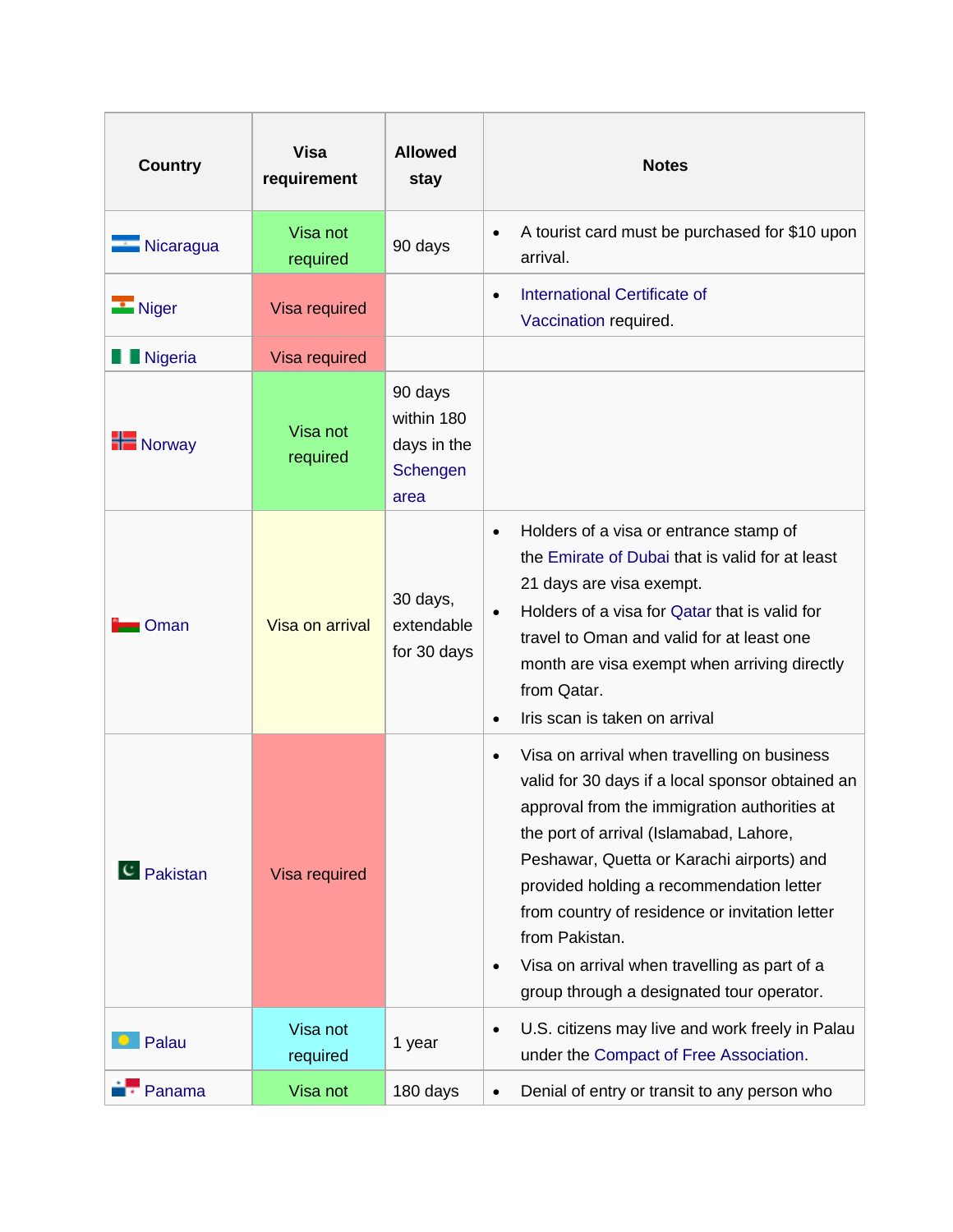| <b>Country</b>        | <b>Visa</b><br>requirement | <b>Allowed</b><br>stay                                   | <b>Notes</b>                                                                                                                                                                                                                                                                |
|-----------------------|----------------------------|----------------------------------------------------------|-----------------------------------------------------------------------------------------------------------------------------------------------------------------------------------------------------------------------------------------------------------------------------|
|                       | required                   |                                                          | has a criminal conviction.                                                                                                                                                                                                                                                  |
| Papua New<br>Guinea   | Visa on arrival            | 60 days,<br>extendable<br>for 30 days                    | Visa on arrival is issued free of charge.<br>$\bullet$                                                                                                                                                                                                                      |
| <b>Paraguay</b>       | Visa on arrival            | 90 days                                                  | Available at Silvio Pettirossi International<br>$\bullet$<br>Airport only.                                                                                                                                                                                                  |
| <b>Peru</b>           | Visa not<br>required       | up to 183<br>days;<br>determined<br>on arrival           |                                                                                                                                                                                                                                                                             |
| <b>De</b> Philippines | Visa not<br>required       | 30 days                                                  | Visa on arrival valid for 59 days is available for<br>$\bullet$<br>\$50.                                                                                                                                                                                                    |
| Poland                | Visa not<br>required       | 90 days<br>within 180<br>days in the<br>Schengen<br>area | Polish Americans must use Polish passport<br>$\bullet$                                                                                                                                                                                                                      |
| Portugal              | Visa not<br>required       | 90 days<br>within 180<br>days in the<br>Schengen<br>area |                                                                                                                                                                                                                                                                             |
| Qatar                 | Visa on arrival            | 1 month                                                  | Available only at Doha International Airport,<br>$\bullet$<br>for other ports of entry a visa should be<br>obtained either online or in advance.<br>Holders of a valid common visa issued by<br>$\bullet$<br>Oman are exempt from a visa if arriving from<br>Oman directly. |
| Romania               | Visa not<br>required       | 90 days<br>within 180<br>days                            |                                                                                                                                                                                                                                                                             |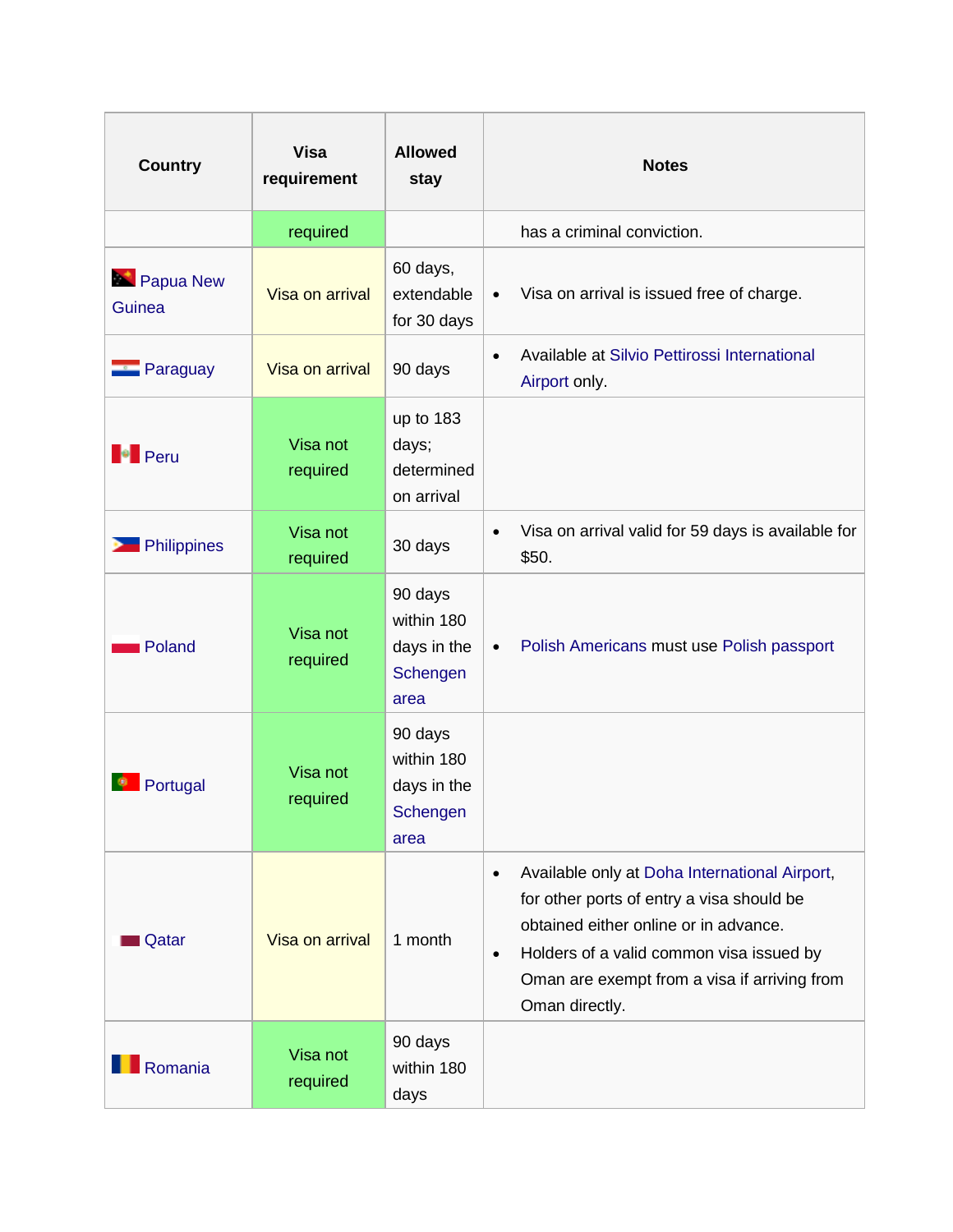| <b>Country</b>                                         | <b>Visa</b><br>requirement        | <b>Allowed</b><br>stay        | <b>Notes</b>                                                                                                                                                                                                                                                                                                                                |
|--------------------------------------------------------|-----------------------------------|-------------------------------|---------------------------------------------------------------------------------------------------------------------------------------------------------------------------------------------------------------------------------------------------------------------------------------------------------------------------------------------|
| <b>Russia</b>                                          | Visa required                     |                               | 72-hour visa-free for international cruise<br>$\bullet$<br>ship/ferry passengers only if travelling with an<br>organized tour and accompanied at all times<br>by a tour operator.<br>Registration required after 7 business days.<br>$\bullet$<br>American citizens may receive multiple entry<br>$\bullet$<br>visas valid for three years. |
| <b>Rwanda</b>                                          | Visa on arrival                   | 30 days                       | Visitors are fingerprinted<br>$\bullet$<br><b>International Certificate of</b><br>$\bullet$<br>Vaccination required.                                                                                                                                                                                                                        |
| Saint Kitts<br>and Nevis                               | Visa not<br>required              | 3 months                      |                                                                                                                                                                                                                                                                                                                                             |
| Saint Lucia                                            | Visa not<br>required              | 6 weeks                       |                                                                                                                                                                                                                                                                                                                                             |
| <b>V</b> Saint Vincent<br>and the<br><b>Grenadines</b> | Visa not<br>required              | 1 month                       |                                                                                                                                                                                                                                                                                                                                             |
| Samoa                                                  | <b>Entry Permit on</b><br>arrival | 60 days                       | Visa on arrival is issued free of charge.<br>$\bullet$<br>Departure tax of \$30.00 USD applies.<br>$\bullet$                                                                                                                                                                                                                                |
| <b>San Marino</b>                                      | Visa not<br>required              |                               |                                                                                                                                                                                                                                                                                                                                             |
| <b>BE</b> São Tomé<br>and Príncipe                     | Visa not<br>required              | 15 days                       | <b>International Certificate of</b><br>$\bullet$<br>Vaccination required.                                                                                                                                                                                                                                                                   |
| Saudi Arabia                                           | Visa required                     |                               | No tourist visas available.<br>$\bullet$<br>All visitors are fingerprinted<br>$\bullet$                                                                                                                                                                                                                                                     |
| <b>Exercise</b>                                        | Visa not<br>required              | 90 days                       | International Certificate of<br>$\bullet$<br>Vaccination required.                                                                                                                                                                                                                                                                          |
| <b>Serbia</b>                                          | Visa not<br>required              | 90 days<br>within 180<br>days |                                                                                                                                                                                                                                                                                                                                             |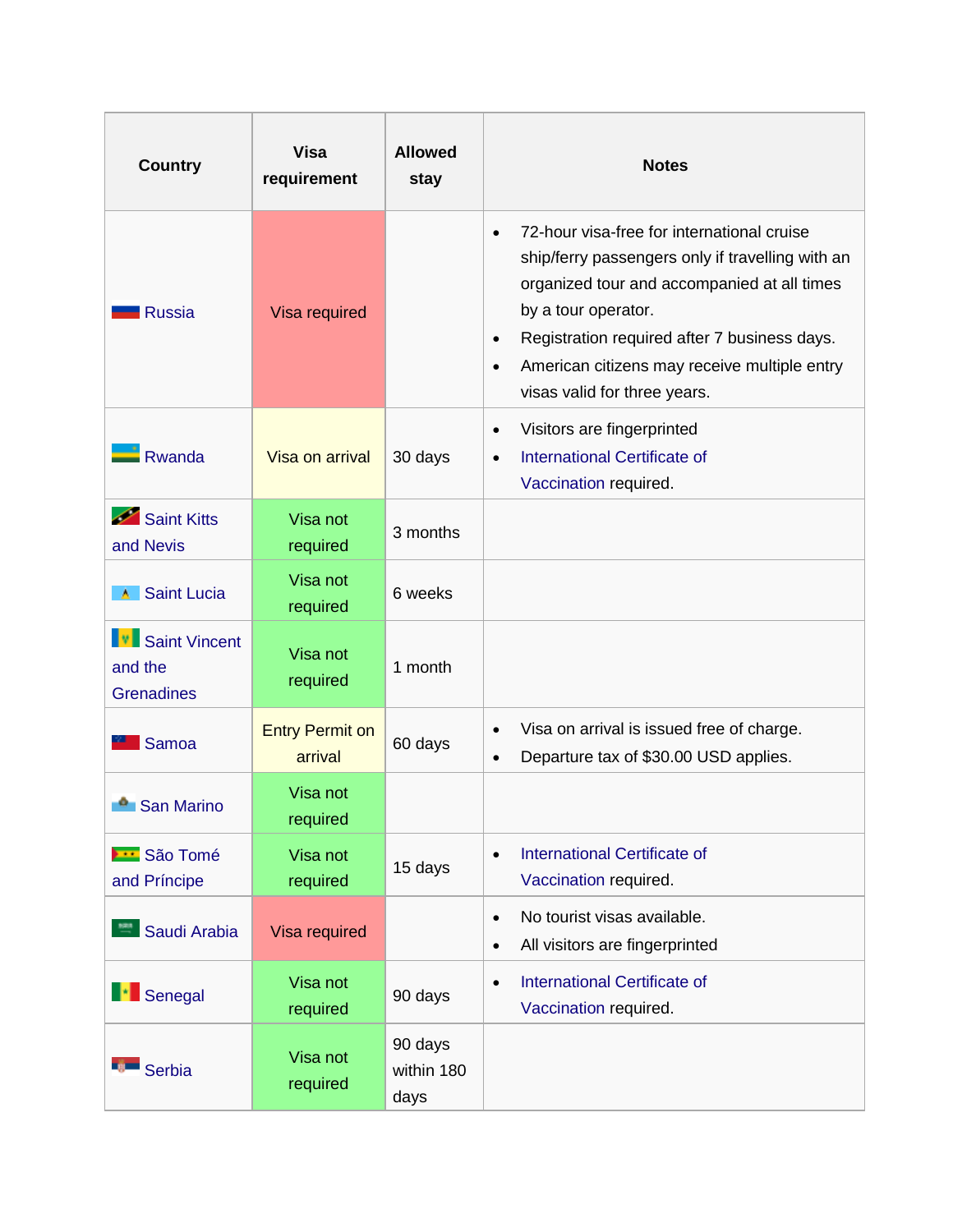| <b>Country</b>            | <b>Visa</b><br>requirement            | <b>Allowed</b><br>stay                                   | <b>Notes</b>                                                                                                                                                                   |
|---------------------------|---------------------------------------|----------------------------------------------------------|--------------------------------------------------------------------------------------------------------------------------------------------------------------------------------|
| Seychelles                | <b>Visitor's Permit</b><br>on arrival | 3 months,<br>extendable<br>up to a<br>year               | Visa on arrival is issued free of charge.<br>$\bullet$                                                                                                                         |
| Sierra Leone              | Visa required                         |                                                          | <b>International Certificate of</b><br>$\bullet$<br>Vaccination required.                                                                                                      |
| Singapore                 | Visa not<br>required                  | 90 days                                                  |                                                                                                                                                                                |
| Slovakia                  | Visa not<br>required                  | 90 days<br>within 180<br>days in the<br>Schengen<br>area | Medical insurance required.<br>$\bullet$<br>Sufficient funds of \$50 per person per day<br>$\bullet$<br>required.<br>Registration within 3 working days required.<br>$\bullet$ |
| $\blacksquare$ Slovenia   | Visa not<br>required                  | 90 days<br>within 180<br>days in the<br>Schengen<br>area | Registration with the local police within 72<br>$\bullet$<br>hours of arrival is mandatory.                                                                                    |
| Solomon<br><b>Islands</b> | Visitor's permit<br>on arrival        | 3 months<br>within 12<br>months                          | Visa on arrival is issued free of charge.<br>$\bullet$                                                                                                                         |
| Somalia                   | Visa on arrival                       | 30 days                                                  | Provided an invitation letter issued by the<br>$\bullet$<br>sponsor has been submitted to the Airport<br>Immigration Department at least 2 days before<br>arrival.             |
| South Africa              | Visa not<br>required                  | 90 days                                                  | Holders of passports without 2 blank pages<br>$\bullet$<br>may be refused entry.                                                                                               |
| South Sudan               | Visa required                         |                                                          | Two blank passport pages required.<br>$\bullet$                                                                                                                                |
| Spain                     | Visa not<br>required                  | 90 days<br>within 180<br>days in the                     |                                                                                                                                                                                |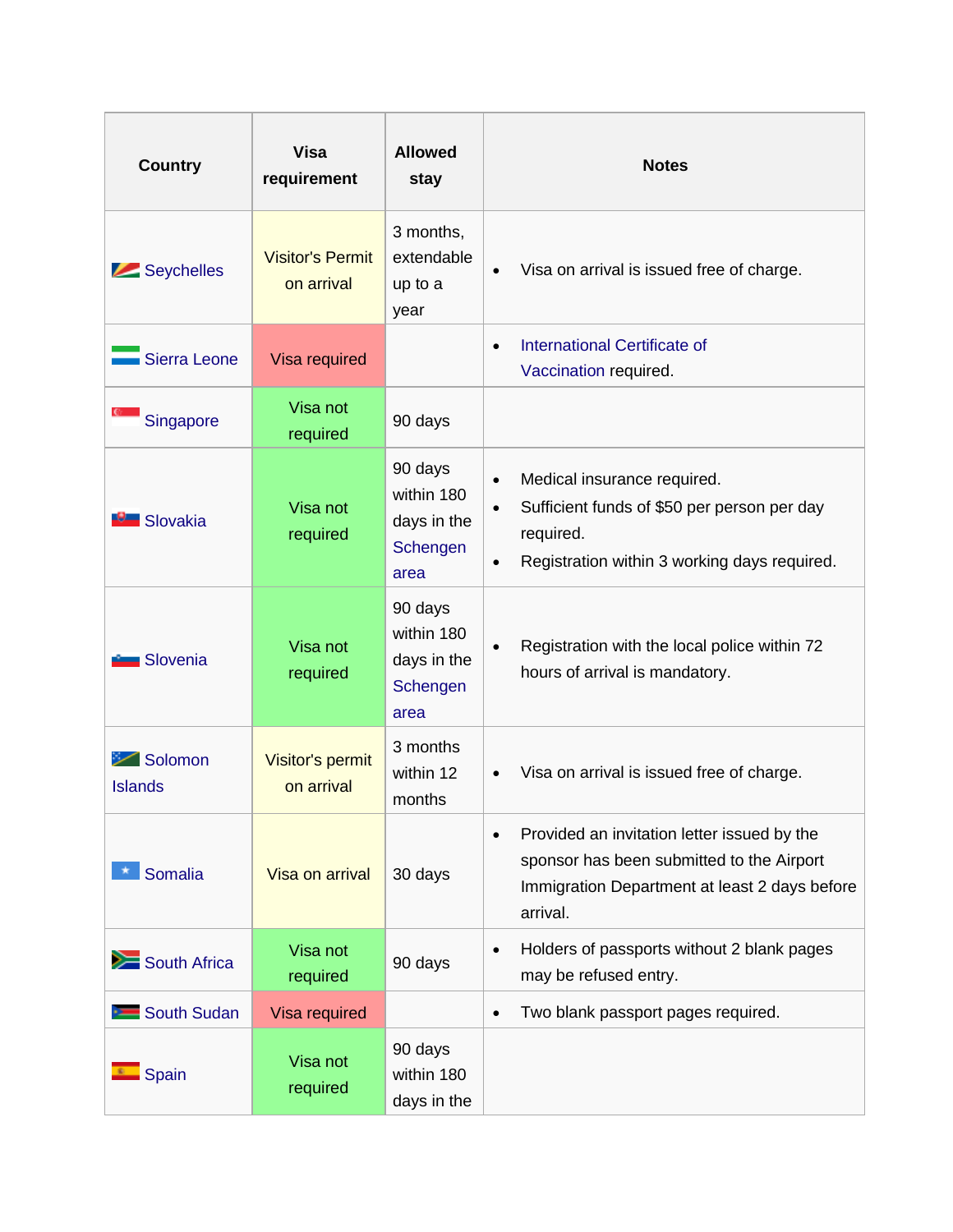| <b>Country</b>      | <b>Visa</b><br>requirement                   | <b>Allowed</b><br>stay                                   | <b>Notes</b>                                                                                                                                                                                                            |
|---------------------|----------------------------------------------|----------------------------------------------------------|-------------------------------------------------------------------------------------------------------------------------------------------------------------------------------------------------------------------------|
|                     |                                              | Schengen<br>area                                         |                                                                                                                                                                                                                         |
| <b>IG</b> Sri Lanka | Electronic<br><b>Travel</b><br>Authorization | 30 days                                                  |                                                                                                                                                                                                                         |
| $\sum$ Sudan        | Visa required                                |                                                          | Holders of passports that contain visas or<br>$\bullet$<br>entry/exit stamps for Israel will likely be<br>refused entry.<br>Exit visa required.<br>$\bullet$<br>Registration within 3 days mandatory.<br>$\bullet$      |
| Suriname            | <b>Tourist Card on</b><br>arrival            | 90 days                                                  | Obtainable at Johan Adolf Pengel<br>$\bullet$<br><b>International Airport</b> .                                                                                                                                         |
| Swaziland           | Visa not<br>required                         | 30 days,<br>extendable<br>up to 60<br>days               |                                                                                                                                                                                                                         |
| Sweden              | Visa not<br>required                         | 90 days<br>within 180<br>days in the<br>Schengen<br>area |                                                                                                                                                                                                                         |
| Switzerland         | Visa not<br>required <sup>[414][415]</sup>   | 90 days<br>within 180<br>days in the<br>Schengen<br>area |                                                                                                                                                                                                                         |
| Syria               | Visa required                                |                                                          | Registration required within 15 days.<br>$\bullet$<br>Departure tax applies at all borders.<br>$\bullet$<br>Persons with passports bearing Israeli visas<br>$\bullet$<br>or entry/exit stamps are not allowed to enter. |
| Tajikistan          | Visa on arrival                              | 45 days                                                  | Visa on arrival available only at Dushanbe<br>$\bullet$                                                                                                                                                                 |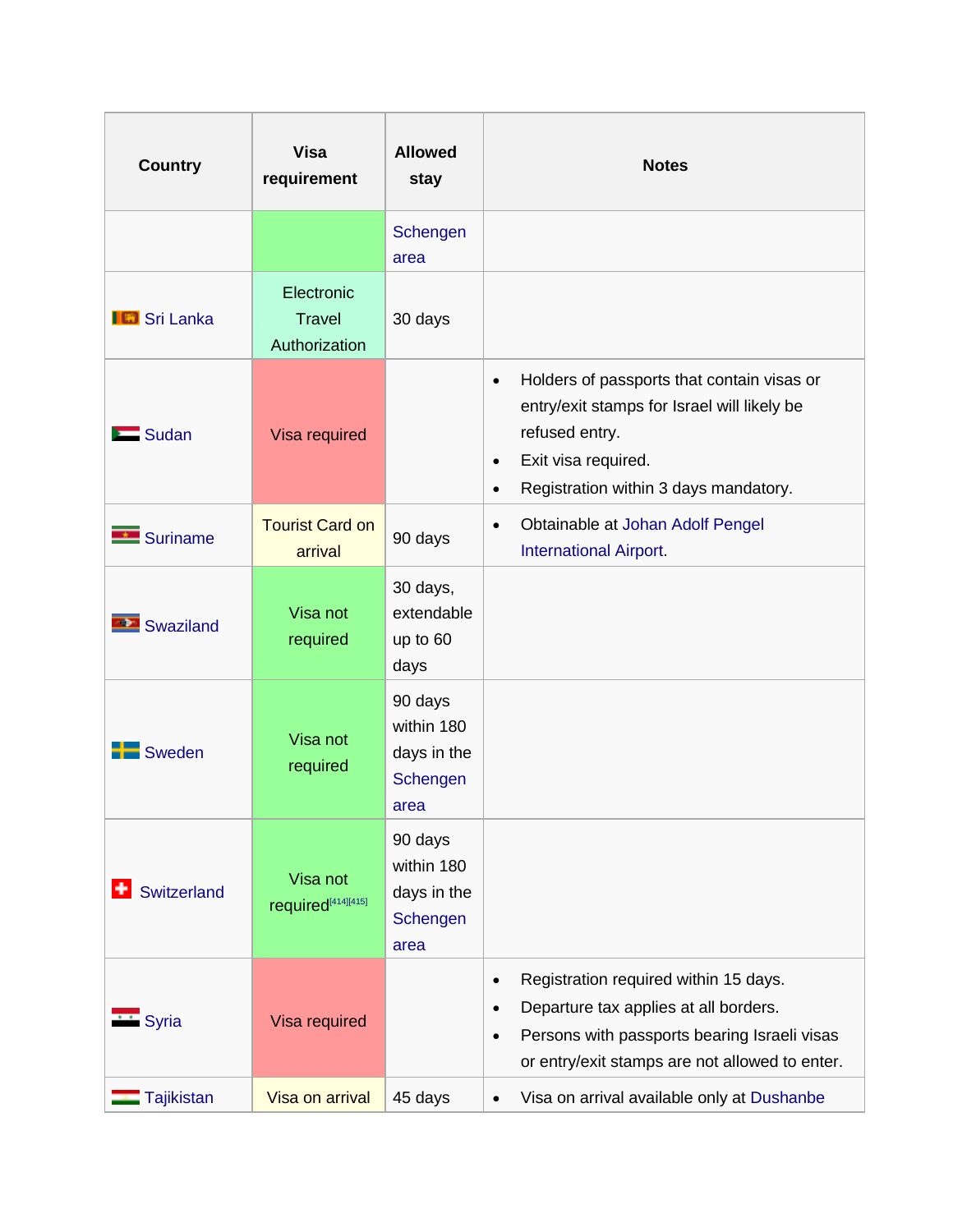| <b>Country</b>                 | <b>Visa</b><br>requirement | <b>Allowed</b><br>stay                      | <b>Notes</b>                                                                                                                                                                                                                      |
|--------------------------------|----------------------------|---------------------------------------------|-----------------------------------------------------------------------------------------------------------------------------------------------------------------------------------------------------------------------------------|
|                                |                            |                                             | <b>International Airport.</b><br>If arriving from a country that has a Tajik<br>$\bullet$<br>diplomatic mission a visa should be obtained<br>in advance.                                                                          |
| $\blacktriangleright$ Tanzania | Visa on arrival            |                                             |                                                                                                                                                                                                                                   |
| <b>Thailand</b>                | Visa not<br>required       | 30 days,<br>extendable<br>once              |                                                                                                                                                                                                                                   |
| Timor-Leste<br>。               | Visa on arrival            | 30 days for<br>arrivals by<br>air only      |                                                                                                                                                                                                                                   |
| $\blacksquare$ Togo            | Visa on arrival            | 7 days                                      |                                                                                                                                                                                                                                   |
| <b>*</b> Tonga                 | Visa on arrival            | 31 days                                     | Visa on arrival is issued free of charge.<br>$\bullet$                                                                                                                                                                            |
| Trinidad and<br><b>Tobago</b>  | Visa not<br>required       | 90 days                                     |                                                                                                                                                                                                                                   |
| <b>Tunisia</b><br>۰            | Visa not<br>required       | 4 months                                    |                                                                                                                                                                                                                                   |
| <b>C</b> Turkey                | eVisa                      | 3 months                                    |                                                                                                                                                                                                                                   |
| Turkmenistan                   | Visa required              |                                             | Departure fee of \$25 applies. [438]<br>$\bullet$<br>10 day visa on arrival if holding letter of<br>$\bullet$<br>invitation issued by a company registered in<br>Turkmenistan with a prior approval from<br>the Foreign Ministry. |
| Tuvalu                         | Visa on arrival            | 1 month,<br>extendable<br>up to 3<br>months | Visa on arrival is issued free of charge.<br>$\bullet$                                                                                                                                                                            |
| $\blacksquare$ Uganda          | Visa on arrival            | Determine<br>d at the<br>port of            | <b>International Certificate of</b><br>$\bullet$<br>Vaccination required.                                                                                                                                                         |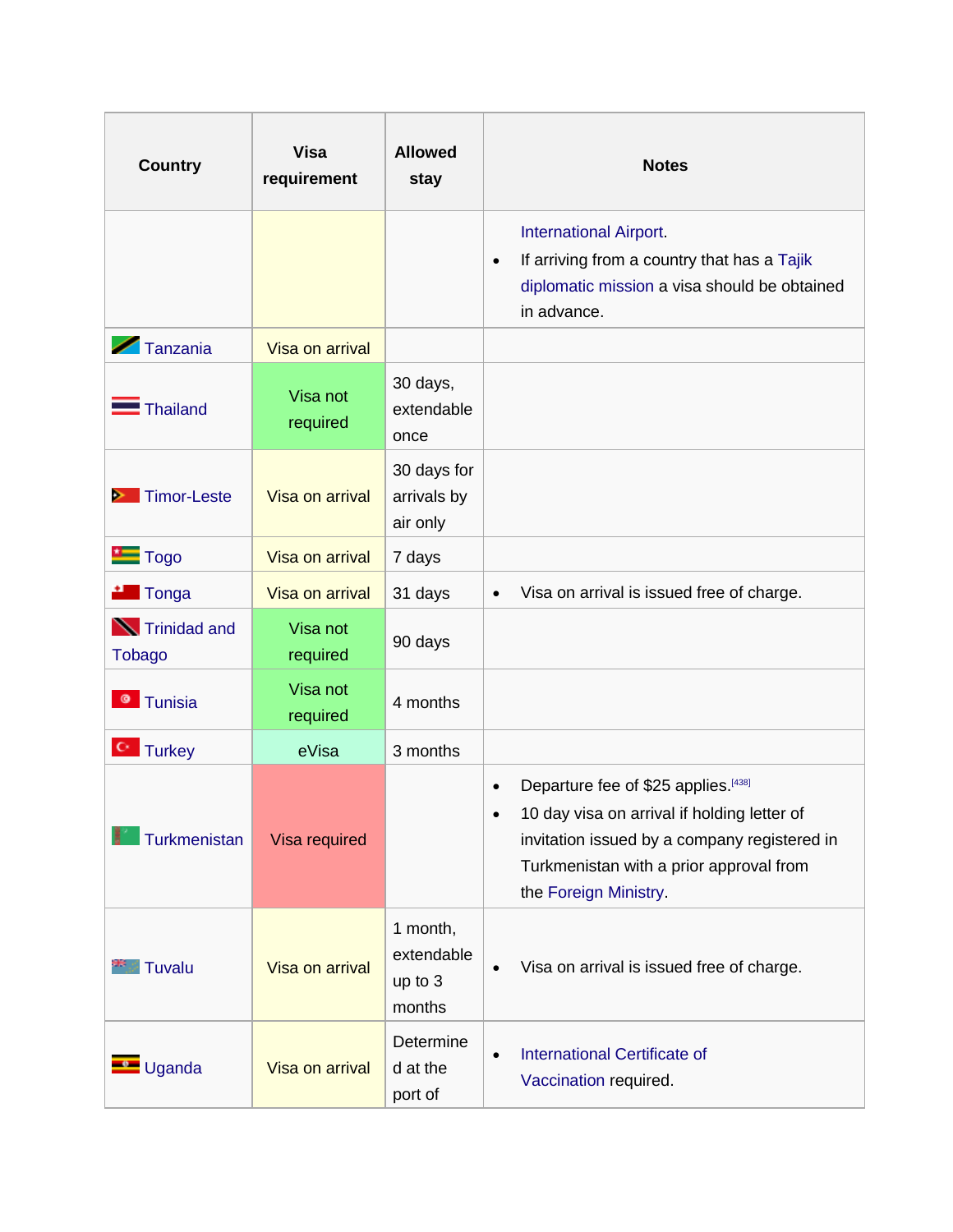| <b>Country</b>                                                            | <b>Visa</b><br>requirement | <b>Allowed</b><br>stay                       | <b>Notes</b>                                                                                                                                                                                      |
|---------------------------------------------------------------------------|----------------------------|----------------------------------------------|---------------------------------------------------------------------------------------------------------------------------------------------------------------------------------------------------|
|                                                                           |                            | entry                                        |                                                                                                                                                                                                   |
| <b>Ukraine</b>                                                            | Visa not<br>required       | 90 days<br>within 180<br>days                |                                                                                                                                                                                                   |
| United Arab<br><b>Emirates</b>                                            | Visa on arrival            | 30 days                                      | Visa on arrival is issued free of charge.<br>$\bullet$<br>Iris scan taken on arrival<br>$\bullet$                                                                                                 |
| <b>BRE</b> United<br>Kingdom<br>excluding some<br>Overseas<br>territories | Visa not<br>required       | 6<br>months <sup>[450]</sup>                 |                                                                                                                                                                                                   |
| <b>E</b> Uruguay                                                          | Visa not<br>required       | 3 months                                     |                                                                                                                                                                                                   |
| Uzbekistan                                                                | Visa required              |                                              | Registration within 3 days mandatory.<br>$\bullet$                                                                                                                                                |
| Vanuatu                                                                   | Visa not<br>required       | 30 days,<br>extendable<br>up to 120<br>days. |                                                                                                                                                                                                   |
| <b>Vatican City</b>                                                       | Visa not<br>required       |                                              |                                                                                                                                                                                                   |
| Venezuela                                                                 | Visa required              |                                              | All visa applications must be made in person,<br>$\bullet$<br>and all applicants will be interviewed at the<br>embassy or consulate.                                                              |
| Vietnam                                                                   | Visa required              |                                              | Pre-arranged visa obtained online through<br>$\bullet$<br>travel agencies available at Hanoi, Ho Chi<br>Minh City or Da Nang airports.<br>Phú Quốc visa exemption for up to 30 days.<br>$\bullet$ |
| Yemen                                                                     | Visa required              |                                              | Registration mandatory.<br>$\bullet$<br>Exit visa required for stays over 30 days.<br>$\bullet$                                                                                                   |
| <b>I</b> Zambia                                                           | Visa on arrival            | 90 days                                      | All visitors are fingerprinted.<br>$\bullet$                                                                                                                                                      |